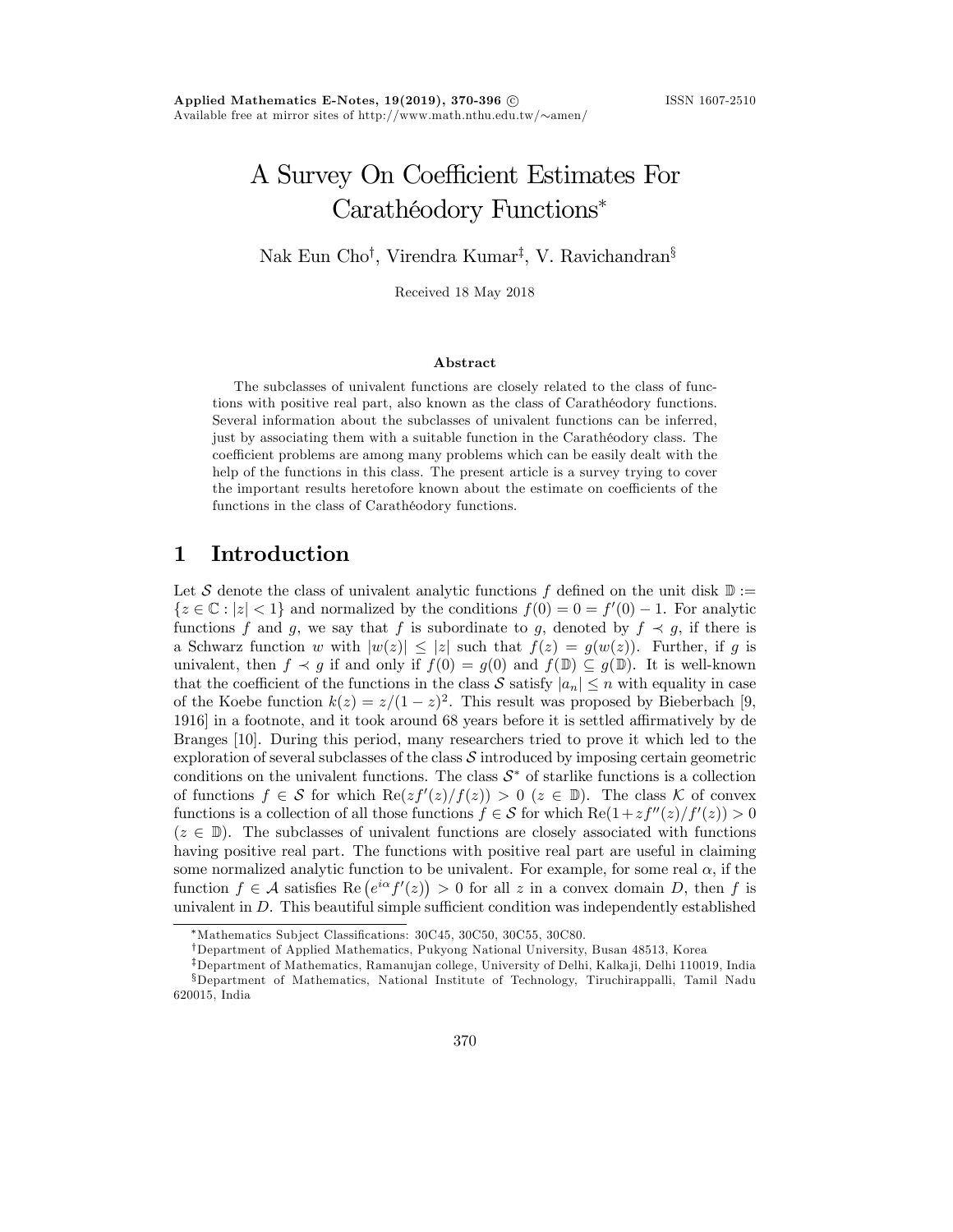by Noshiro [49] and Warschawski [64], see also [17, Theorem 13, p. 88]. A particular case of this result, that is, for  $\alpha = 0$  with convex domain  $D = \mathbb{D}$ , was established by Alexander [1] as early as in 1915, see also [17, Theorem 12, p. 88].

Let P be the class of analytic functions  $p : \mathbb{D} \to \mathbb{C}$  of the form  $p(z) = 1 + \sum_{n=1}^{\infty} p_n z^n$ with Re  $p(z) > 0$  ( $z \in \mathbb{D}$ ). This class is known as the Carathéodory class or the class of functions with positive real part  $[12, 13]$ , pioneered by Carathéodory. The function

$$
\hat{p}_0(z) := \frac{1+z}{1-z}
$$

belongs to the class  $P$  and plays a vital role similar to the Koebe function for the class S. The function  $\hat{p}_0$  maximizes  $|p_n|$  in the class  $\mathcal{P}$ , but if  $n \geq 2$ , there are infinitely many other functions for which  $p_n = 2$  and none of which can be obtained from others by a rotation. For example, if  $n = 2$ , then the function  $(1+z^2)/(1-z^2) = 1+2\sum_{n=1}^{\infty} z^{2n} \in \mathcal{P}$ and  $p_2 = 2$ . For other values of  $n \geq 2$ , several examples may be constructed with the help of the result [17, Theorem 3, p. 80] (see also [12]). Since the function  $\hat{p}_0$ is univalent in D and maps the unit disk to the right half-plane, it follows that an analytic function p normalized by  $p(0) = 1$  belongs to the class P if and only if  $p \prec \hat{p}_0$ in  $\mathbb{D}$ . We also note that  $\mathcal{P}$  is a convex set and also a compact subset of the set of analytic functions in  $\mathbb{D}$ , see [19, Graham and Kohr, p. 28]. Now it is a simple matter to conclude that  $f \in S^*$  if and only if  $zf'(z)/f(z) \in \mathcal{P}$  and also  $f \in \mathcal{K}$  if and only if  $1 + z f''(z)/f'(z) \in \mathcal{P}$ . These implications reveals that information about the classes of starlike and convex functions can be drawn whenever the properties of functions in the class P are known. For example, suppose a function  $f(z) = z + \sum_{n=2}^{\infty} a_n z^n$  satisfies  $\text{Re } f'(z) > 0.$  Then  $f'(z) = p(z) \in \mathcal{P}$ , for some function  $p(z) = 1 + \sum_{n=1}^{\infty} p_n z^n \in \mathcal{P}$ , and so  $a_n = p_n/n$ . Thus if bound on the coefficients of Carathéodory functions are known, then estimate on  $|a_n|$  can be obtained easily. In 1970, Janowski [25] considered the class  $\mathcal{P}_M := \{p \in \mathcal{P} : |p(z) - M| < M\}$  and investigated the bounds on  $\text{Re } p(z)$  and  $\text{Re}(zp'(z)/p(z))$  within the class  $\mathcal{P}_M$ . Further, these bounds were used by Janowski [25] to investigate the growth and distortion theorems and coefficient estimates for starlike functions associated with the class  $\mathcal{P}_M$ . Later, we shall see that for such a function,  $|a_n| \leq 2/n$  holds (see, p. 8). The function in the class P need not be univalent as the function  $p(z) = 1 + z^n$  is a member of the class  $\mathcal P$  but if for  $n \geq 2$ , it is not univalent. The subclass of P consisting of functions  $p \in \mathcal{P}$  satisfying  $\text{Re } p(z) > \alpha$  ( $0 \leq \alpha < 1$ ) is denoted by  $\mathcal{P}(\alpha)$ . One of the most general forms of the class  $\mathcal P$  is the class

$$
\mathcal{P}[A,B] = \left\{p \in \mathcal{P}: p(z) \prec \frac{1+Az}{1+Bz} =: p_{A,B}(z), \ -1 \leq B < A \leq 1\right\}.
$$

This class was first introduced and studied by Janowski [26, p. 297], in 1973. In particular,  $\mathcal{P}[1 - 2\alpha, -1] = \mathcal{P}(\alpha)$   $(0 \leq \alpha < 1)$  and  $\mathcal{P}[1, -1] = \mathcal{P}$ . He also introduced the subclasses, known as the classes of the Janowski starlike and convex functions, respectively as follows:

$$
\mathcal{S}^*[A, B] := \left\{ f \in \mathcal{S} : \frac{zf'(z)}{f(z)} \in \mathcal{P}[A, B] \right\},\
$$

$$
\mathcal{K}[A, B] := \left\{ f \in \mathcal{S} : 1 + \frac{zf''(z)}{f'(z)} \in \mathcal{P}[A, B] \right\}.
$$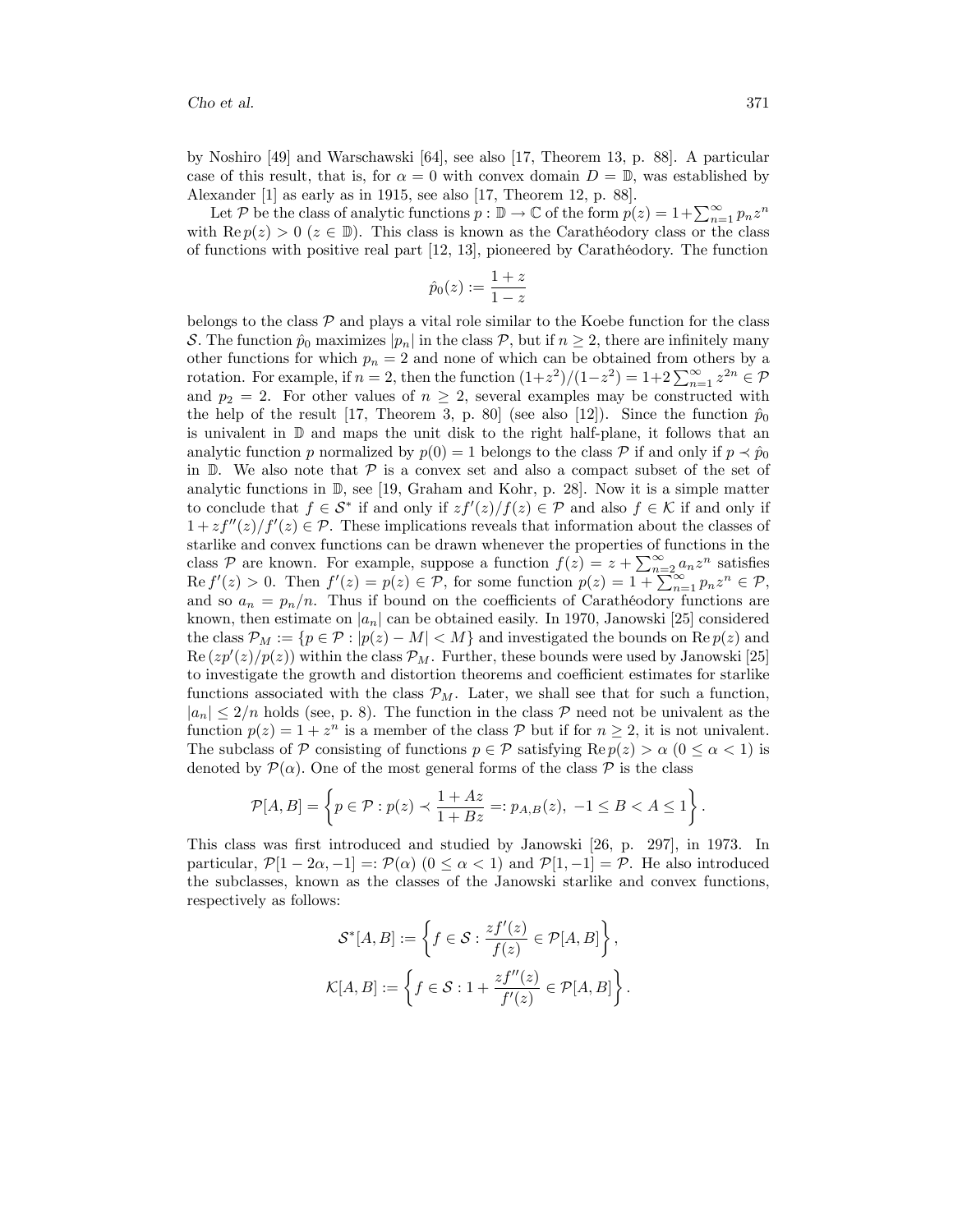Later, for fixed  $n \in \mathbb{N}$ , a more general class

$$
\mathcal{P}_n[A, B] = \{ p(z) = 1 + p_n z^n + p_{n+1} z^{n+1} + \dots : p(z) \prec p_{A,B}(z) \}
$$

was introduced by Ravichandran et al. [54], in 1997. For convenience, we shall adopt the following notations wherever needed in this manuscript:  $\mathcal{P}_1[A, B] = \mathcal{P}[A, B],$   $\mathcal{P}_n(\alpha) :=$  $\mathcal{P}_n[1 - 2\alpha, -1]$  and  $\mathcal{P}_n := \mathcal{P}_n[1, -1]$ .

In Section 2, several geometric properties such as the growth and distortion theorems, and many other results for the class of Carathéodory functions and its subclasses are covered. In Section 3, special attention is given to recall the results related to the coefficient estimates in sequel. We also mention their use in handling the coefficient problems related to some subclasses of univalent analytic functions. The results covered in this article, with few exceptions, can be found elsewhere (see the cited references), and therefore their proofs are omitted.

## 2 Some Geometric Properties

Let B be the class of Schwarz functions, that is,  $w \in \mathcal{B}$  if and only if w is an analytic function with  $w(0) = 0$  and  $|w(z)| < 1$  on D. The following correspondence between the classes  $\mathcal{B}$  and  $\mathcal{P}$  holds [19, p. 28]:

$$
p \in \mathcal{P} \text{ if and only if } w(z) = \frac{p(z) - 1}{p(z) + 1} \in \mathcal{B}. \tag{1}
$$

Therefore the properties of the functions in the class  $\mathcal P$  can be inferred from those of the class  $\mathcal{B}$ , and vice-versa. Later, in Section 3, we shall make use of this relation to establish the relation between coefficients of functions in the classes  $B$  and  $\mathcal{P}$ .

The following result gives a sufficient condition for a function to be in the class  $\mathcal{P}$ .

THEOREM 1 ([17, Theorem 1, p. 79]). Let  $\mu$  is a non-decreasing function on [0, 2 $\pi$ ] with  $\int_0^{2\pi} d\mu(t) = 2\pi$ . Then the function defined by

$$
h(z) = \frac{1}{2\pi} \int_0^{2\pi} \frac{1 + ze^{-it}}{1 - ze^{-it}} d\mu(t) = \frac{1}{2\pi} \int_0^{2\pi} p_0(ze^{-it}) d\mu(t) \quad (z \in \mathbb{D}),\tag{2}
$$

is in the class  $P$ .

In 1911, Herglotz [23] proved that (2) is necessary as well. That is, for each  $p \in \mathcal{P}$ , there is an associated non-decreasing function  $\mu(t)$  for which  $\int_0^{2\pi} d\mu(t) = 2\pi$  and (2) holds. He gave a representation formula in terms of Stieltjes integrals (probability measures) for a function  $p \in \mathcal{P}$  as

$$
p(z) = \int_0^{2\pi} \frac{1 + ze^{-it}}{1 - ze^{-it}} d\mu(t) \quad (z \in \mathbb{D}),
$$
 (3)

where  $\mu(t)$  is a non-decreasing function on  $[0, 2\pi]$  with  $\mu(2\pi) - \mu(0) = 1$ . It gives a one-to-one correspondence between the functions in class  $P$  and the set of probability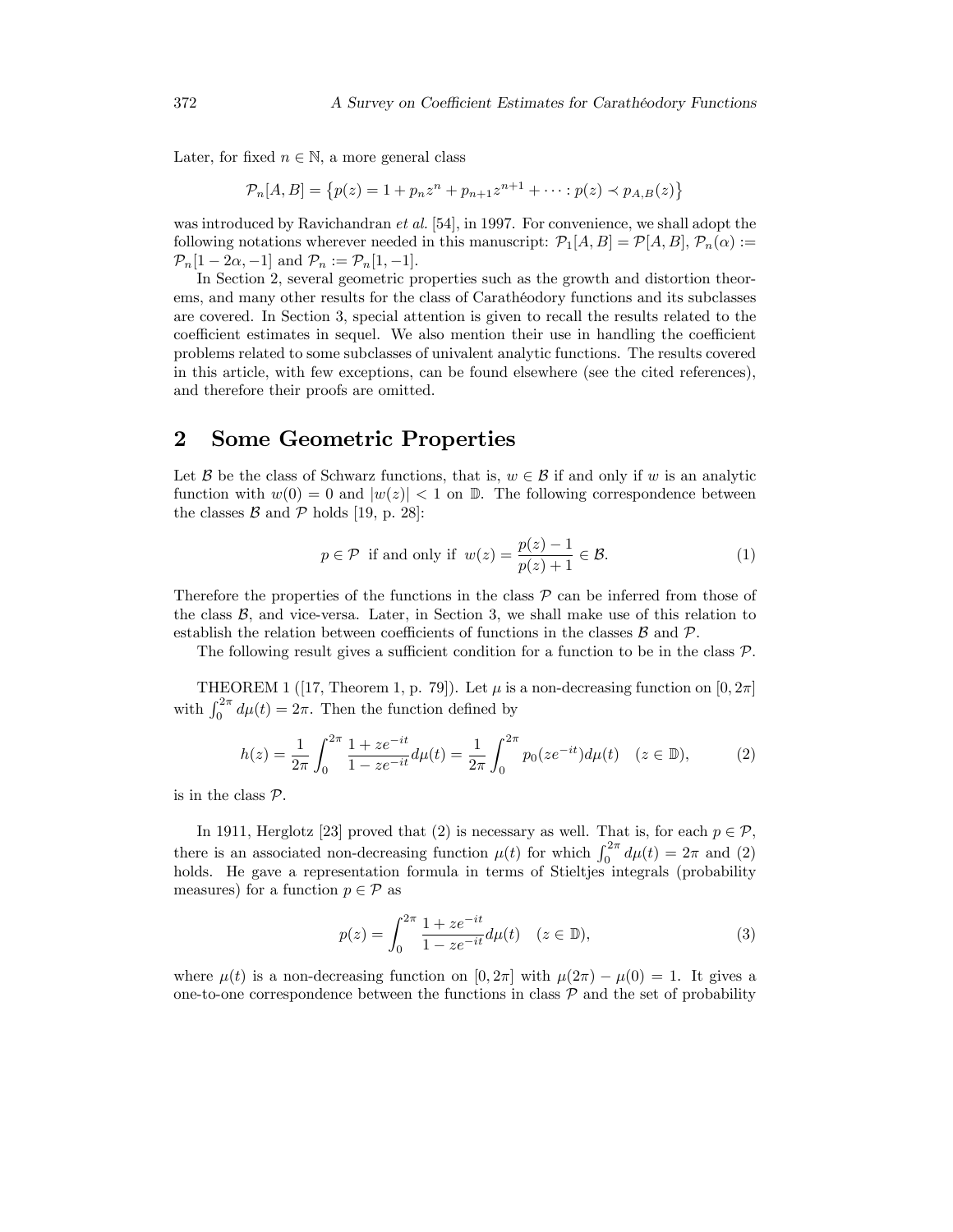measures on  $\partial \mathbb{D}$ . This fundamental result leads to integral representation theorems for several subclasses of S. The symbol  $\mu$ , defined so, is called the Herglotz measure of the function  $p \in \mathcal{P}$ .

The following theorem gives a number of transformations under which the class  $\mathcal{P}$ is preserved.

THEOREM 2 ([17, Theorem 2, p. 79]). Let the functions  $h, h_1$  and  $h_2$  be in  $\mathcal{P}$ . Then each of the function  $H$ , under the subjected condition noted, is also in  $\mathcal{P}$ .

1.  $H(z) = h(e^{it}z)$   $(t \in \mathbb{R}),$ 2.  $H(z) = h(z)^t$  or  $H(z) = h(tz)$   $(t \in [-1, 1]),$ 3.  $H(z) = 1/h(z)$ , 4.  $H(z) = (h_1(z))^{t_1} (h_2(z))^{t_2}$   $(t_1, t_2, t_1 + t_2 \in [0, 1]),$ 5.  $H(z) = (1/a)h((z + \lambda)/(1 + \bar{\lambda}z)) - ib(h(z) = a + ib, \lambda \in \mathbb{D}),$ 6.  $H(z) = (h(z) + ib)/(1 + ibh(z))$   $(b \in \mathbb{R}).$ 

Likewise there are several other transformations under which the class  $\mathcal P$  is preserved, see [33]. These transformations are very useful in establishing the estimates on the successive coefficients. The following equivalence was proved by using the Helly selection theorem and can be found in [51].

THEOREM 3. [51, Theorem 2.4, p. 40] Let  $p(z) = 1 + \sum_{n=1}^{\infty} p_n z^n$  be analytic in D. Then the following are equivalent:

- 1. the function  $p \in \mathcal{P}$ ,
- 2. there exists an increasing function  $\mu(t)$  on  $[0, 2\pi]$  with  $\mu(2\pi) \mu(0) = 1$  such that (3) holds,
- 3. for  $m = 1, 2, 3, \dots, \sum_{k=0}^{m} \sum_{l=0}^{m} p_{k-l} \lambda_k \overline{\lambda}_l \quad (\lambda_i \in \mathbb{C}, i = 0, 1, 2, \dots m)$  is nonnegative, where we have adopted the convention  $p_{-k} = \bar{p}_k$   $(k \ge 1)$ .

The representation in (3) immediately gives the following growth and distortion estimates, respectively:

$$
\frac{1-|z|}{1+|z|} \le \text{Re}\, p(z) \le |p(z)| \le \frac{1+|z|}{1-|z|} \text{ and } |p'(z)| \le \frac{2\,\text{Re}\, p(z)}{1-|z|^2} \le \frac{2}{(1-|z|)^2}.\tag{4}
$$

In both cases, equality holds in case of the function  $\hat{p}_0$ . A more general result related to the upper bound on modulus of higher derivatives of the Caratheodory functions is given in [17, Theorem 6, p. 83]:

$$
|p^{(k)}(z)| \le \frac{2(k!)}{(1-|z|)^{k+1}} \quad (k \ge 0).
$$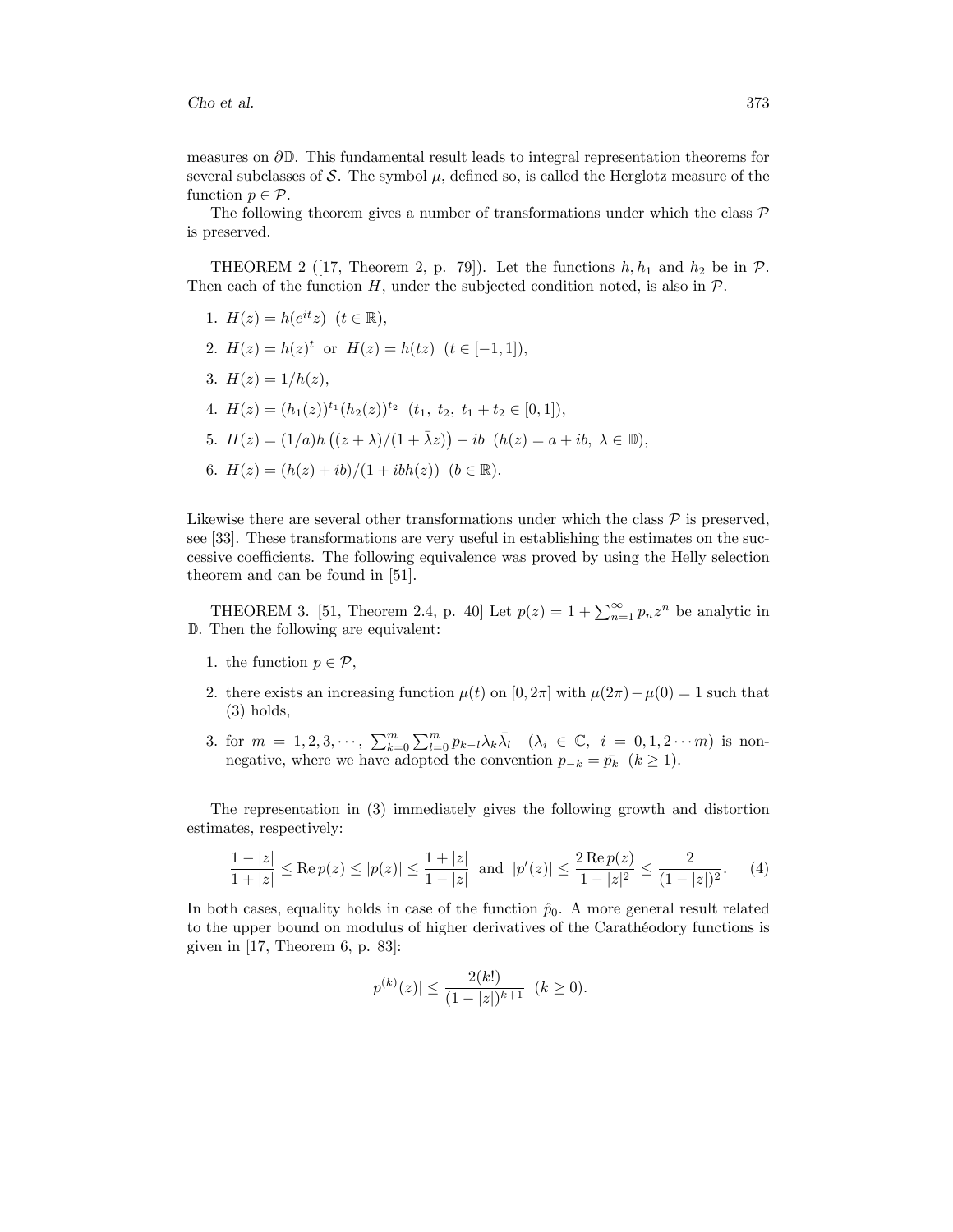In particular, for  $k = 1$ , the above inequality gives the growth estimate for the Carathéodory functions as in (4). It is easy to deduce that for each fixed  $z \in \mathbb{D}$ , the function  $p \in \mathcal{P}$  lies in the disk

$$
\left| p(z) - \frac{1+|z|^2}{1-|z|^2} \right| \le \frac{2|z|}{1-|z|^2}.
$$
\n(5)

We can obtain the growth estimate from (5). Further, from the growth estimate, we can infer that the class  $P$  is locally uniformly bounded, and thus it is a normal family. In fact this family is compact, see [19, Corollary 2.1.6, p. 32].

The Herglotz representation formula [17, p. 172] for the function  $p \in \mathcal{P}(\alpha)$  is given by

$$
p(z) = \int_0^{2\pi} \frac{1 + (1 - 2\alpha)ze^{-it}}{1 - ze^{-it}} d\mu(t) = \int_0^{2\pi} p_\alpha(ze^{-it}) d\mu(t) \quad (z \in \mathbb{D}),\tag{6}
$$

where  $\mu(t)$  is a non-decreasing function on  $[0, 2\pi]$  with  $\mu(2\pi) - \mu(0) = 1$ , and the function  $p_{\alpha}(z) := (1 + (1 - 2\alpha)z)/(1 - z)$ . The representation formula (6) gives the growth and distortion estimates for function  $p \in \mathcal{P}(\alpha)$  as follows:

$$
\frac{1-(1-2\alpha)|z|}{1+|z|} \le \text{Re}\, p(z) \le |p(z)| \le \frac{1+(1-2\alpha)|z|}{1-|z|} \text{ and } |p'(z)| \le \frac{2(\text{Re}\, p(z)-\alpha)}{1-\alpha}\frac{1}{1-|z|^2}.
$$

These can also be easily obtained by noting that the function  $h(z) = (p(z)-\alpha)/(1-\alpha)$ belongs to the class  $P$ , see [17, Problem 43, p. 105].

In 1963, MacGregor [42, Lemma 1, p. 514], proved that if  $p \in \mathcal{P}_n$ , then

$$
\left|\frac{zp'(z)}{p(z)}\right|\leq \frac{2n|z|^{n-1}}{1-|z|^{2n}}.
$$

He also gave an alternate and short proof of the second inequality in (4) and used these results to discuss radius problems. Later, Shah [62, 1972] gave a generalization to this MacGregor's result as stated in the following Theorem 4. Shah also discussed radius problems for starlike functions of order  $\alpha$  and many other classes.

THEOREM 4 ([62, Lemma 2, p. 239]). If  $p \in \mathcal{P}_n(\alpha)$ , then

$$
\left|\frac{zp'(z)}{p(z)}\right|\leq \frac{2(1-\alpha)n|z|^n}{(1-|z|^n)(1+(1-2\alpha)|z|^n)}
$$

:

THEOREM 5 ([62, Lemma 3, p. 240]). If  $p \in \mathcal{P}_n(\alpha)$ , then

$$
\operatorname{Re} p(z) \ge \frac{1 + (2\alpha - 1)|z|^n}{1 + |z|^n}.
$$

In 1973, Janowski [26, Lemma 1, p. 298] proved that a function  $p$  in the class  $\mathcal{P}[A, B]$  also belongs to the class  $\mathcal P$  if and only if

$$
p(z) = \frac{(1+A)l(z) + 1 - A}{(1+B)l(z) + 1 - B}
$$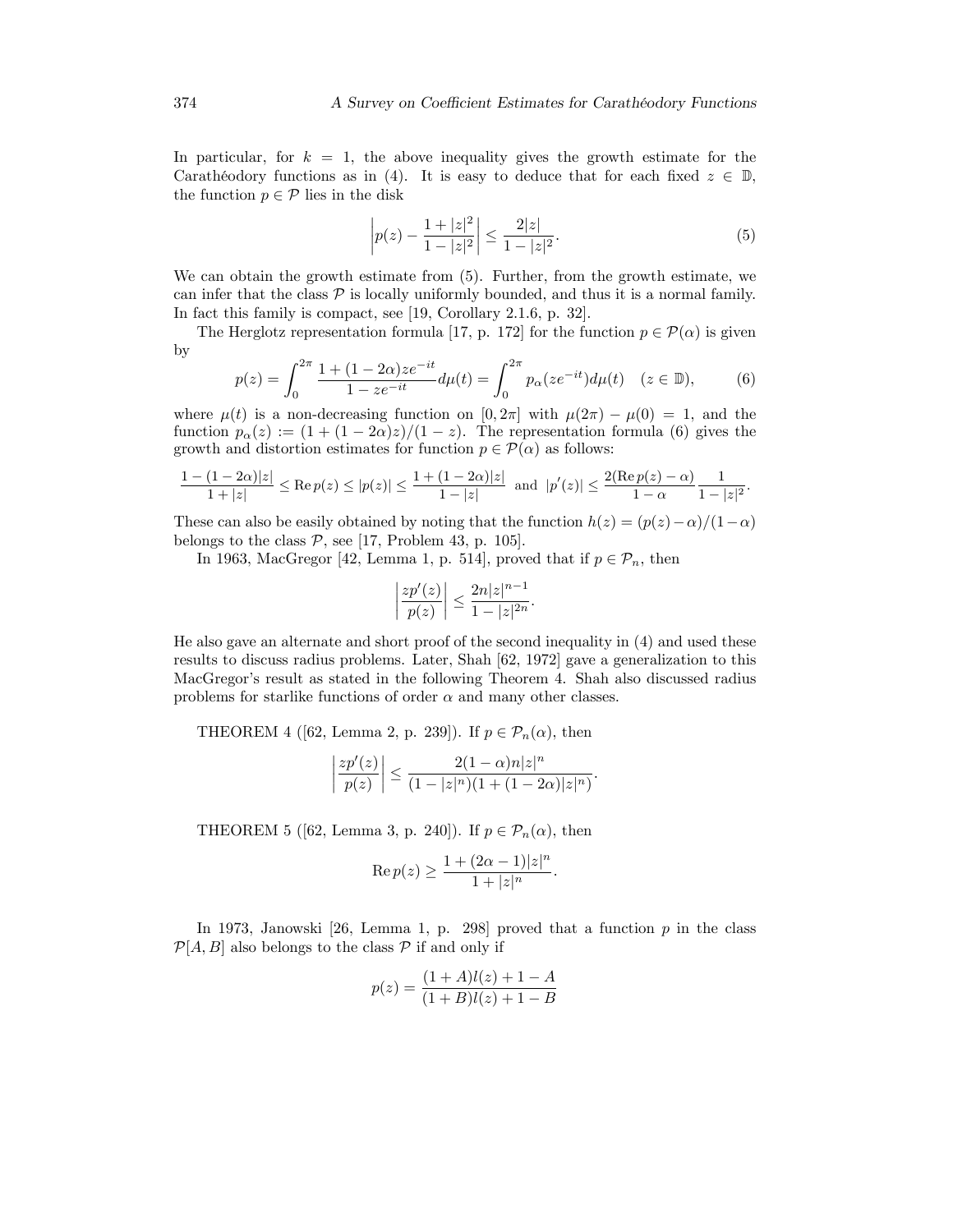for some  $l \in \mathcal{P}$ . An equivalent Herglotz representation formula for function  $p \in \mathcal{P}[A, B]$ is given by

$$
p(z) = \int_0^{2\pi} \frac{1 + Aze^{-it}}{1 + Bze^{-it}} d\mu(t) = \int_0^{2\pi} p_{A,B}(ze^{-it}) d\mu(t) \quad (z \in \mathbb{D}).
$$

Janowski also deduced a general version of (5):

$$
\left| p(z) - \frac{1 - AB|z|^2}{1 - B^2|z|^2} \right| \le \frac{(A - B)|z|}{1 - B^2|z|^2}.
$$
\n(7)

Janowski used the variational method to obtain the bounds on  $\text{Re}(p(z) + zp'(z)/p(z)),$  $\text{Re}(zp'(z)/p(z))$  and  $\text{Re }p(z)$  within the class  $\mathcal{P}[A, B]$ . These results then are utilized by him to discuss the radius of convexity of Janowski starlike functions. Geometrically,  $p \in \mathcal{P}[A, B]$  if and only if  $p(0) = 1$  and  $p(\mathbb{D})$  is inside the open disk centered on the real axis with diameter end points  $d_1 := (1 - A)/(1 - B) = p_{A,B}(-1)$  and  $d_2 :=$  $(1 + A)/(1 + B) = p_{A,B}(1)$ . In other words, given any pair  $d_1, d_2$  with  $0 < d_1 < 1 < d_2$ , there are real numbers A and B with  $-1 \leq B < A \leq 1$  such that  $p(\mathbb{D})$  is in the open disk with  $d_1$  and  $d_2$  as diameter end points. For special choices of A and B, the class  $\mathcal{P}[A, B]$  reduces to several familiar subclasses, see [18, p. 111–112]. The class for which the derivative of a normalized analytic function belongs to the class  $\mathcal{P}[A, B]$ was studied by Juneja and Mogra [27], in 1979. For more results related to the class  $\mathcal{P}[A, B]$ , the reader can refer to [26]. Observing closely the Herglotz representation of the Carathéodory functions, Kaczmarski [28] introduced the class  $\mathcal{P}[A, B]$  as the set of functions p of the form

$$
p(z)=\int_0^{2\pi}\frac{1+Az e^{it}}{1+Bz e^{it}}d\mu(t)\quad(z\in\mathbb{D}),
$$

where  $\mu$  is a non-decreasing function on [0, 2 $\pi$ ] with  $\mu(2\pi) - \mu(0) = 1$  and  $-1 \leq B$  $A \leq 1$ . Kaczmarski also discussed the radius of convexity problem for the set  $\mathcal{P}[A, B]$ and proved that if  $|B| < 1$ , then  $\mathcal{P}[A, B] \neq \mathcal{P}[A, B]$ . Later, in 1993, Ma and Owa [45] gave another generalization of (5) as follows:

THEOREM 6 ([45]). (see also, [6, Lemma 7, p. 489]) Let  $p \in \mathcal{P}$ . Then, for  $0 < \gamma \leq 1$ ,

$$
\left|\frac{1+|z|^2}{1-|z|^2}-p^{\gamma}(z)\right|\leq \frac{1+|z|^2}{1-|z|^2}-\left(\frac{1-|z|}{1+|z|}\right)^{\gamma}.
$$

The result is sharp.

In 1997, Ravichandran et al. [54], proved the ensuing result which is a generalization of (7).

THEOREM 7 ([54, Lemma 2.1, p. 267]). Let  $p \in \mathcal{P}_n[A, B]$ . Then

$$
\left| p(z) - \frac{1 - AB|z|^{2n}}{1 - B^2|z|^{2n}} \right| \le \frac{(A - B)|z|^n}{1 - B^2|z|^{2n}}.
$$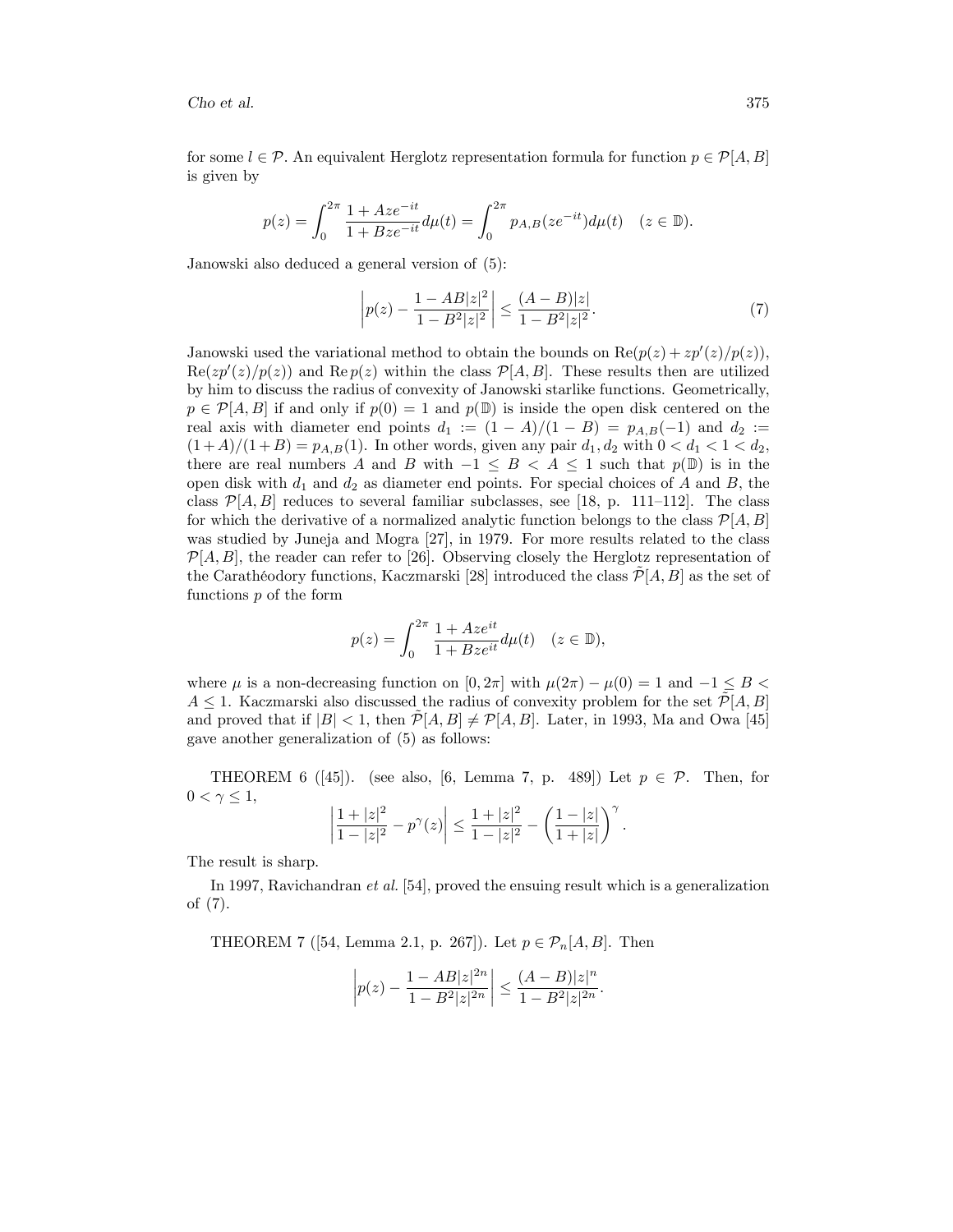In particular, for  $p \in \mathcal{P}_n(\alpha)$ , we have

$$
\left| p(z) - \frac{1 + (1 - 2\alpha)|z|^{2n}}{1 - |z|^{2n}} \right| \le \frac{2(1 - \alpha)|z|^n}{1 - |z|^{2n}}.
$$

They dealt with the properties of convexity and starlikeness of positive order, uniform convexity and a special type of starlikeness that is in a natural way corresponds to uniform convexity. In 2011, for any complex numbers A and B with  $A \neq B$  and  $|B| \leq 1$ , Theorem 7 was further generalized by Ali *et al.* [3, p. 256].

In 2015, for  $-1 \leq B < A \leq 1, 0 \leq \alpha < 1$  and  $0 < \beta \leq 1$ , Arif *et al.* [7] introduced a more general class  $\mathcal{P}_{\beta}[A, B, \alpha]$  consisting of analytic functions of the form p with  $p(0) = 1$  and satisfying

$$
p(z) \prec \alpha + (1 - \alpha) \left( \frac{1 + Az}{1 + Bz} \right)^{\beta} =: p_{A,B}^{\alpha,\beta}(z).
$$

Clearly  $p_{A,B}^{0,1}(z) =: p_{A,B}(z)$  and  $\mathcal{P}_1[A, B, 0] =: \mathcal{P}[A, B]$ . Let  $\mathcal{P}_{\beta}[A, B, 0] =: \mathcal{P}_{\beta}[A, B]$ . The Herglotz representation for functions  $p \in \mathcal{P}_{\beta}[A, B, \alpha]$  is given by (see, [7, Eqn.  $(1.4)$ , p. 62])

$$
p(z) = \alpha + \frac{1-\alpha}{2\pi} \int_0^{2\pi} \left( \frac{1 + Aze^{-it}}{1 + Bze^{-it}} \right)^{\beta} d\mu(t) = \frac{1}{2\pi} \int_0^{2\pi} p_{A,B}^{\alpha,\beta} (ze^{-it}) d\mu(t) \ \ (z \in \mathbb{D}),
$$

where  $\mu$  is a non-decreasing function on  $[0, 2\pi]$  with  $\int_0^{2\pi} d\mu(t) = 2\pi$ . In addition to these, they also established the growth estimate.

THEOREM 8 ([7, Lemma 2.1, p. 63]). Let  $p \in \mathcal{P}_{\beta}[A, B]$ . Then

$$
\left(\frac{1-A|z|}{1-B|z|}\right)^{\beta} \le \text{Re}\, p(z) \le |p(z)| \le \left(\frac{1+A|z|}{1+B|z|}\right)^{\beta}
$$

:

The result is sharp with extremal function  $p_{A,B}^{0,\beta}(z)$ .

THEOREM 9 ([7, Lemma 2.3, p. 63]). Let  $p(z) = 1 + p_1 z + p_2 z^2 + \cdots \in \mathcal{P}_{\beta}[A, B, \alpha]$ . Then

$$
|p_n| \le \beta(1-\alpha)(A-B).
$$

The result is sharp with extremal function  $p_{A,B}^{\alpha,\beta}(z)$ .

It should be noted that the above two theorems, in particular cases, give the growth theorem and coefficient bounds for functions in the class  $\mathcal{P}[A, B]$ . Besides these results, Arif *et al.* [7] also investigated the properties of certain classes related to the class of generalized Janowski functions and the class of functions with bounded boundary rotation. For several other results on functions with positive part, the reader may refer to the works by Robertson [57, 56, 58], Bernardi [8], Ruscheweyh and Singh [60] and the related references cited therein.

In the next section we shall focus on coefficient estimates for the Caratheodory functions.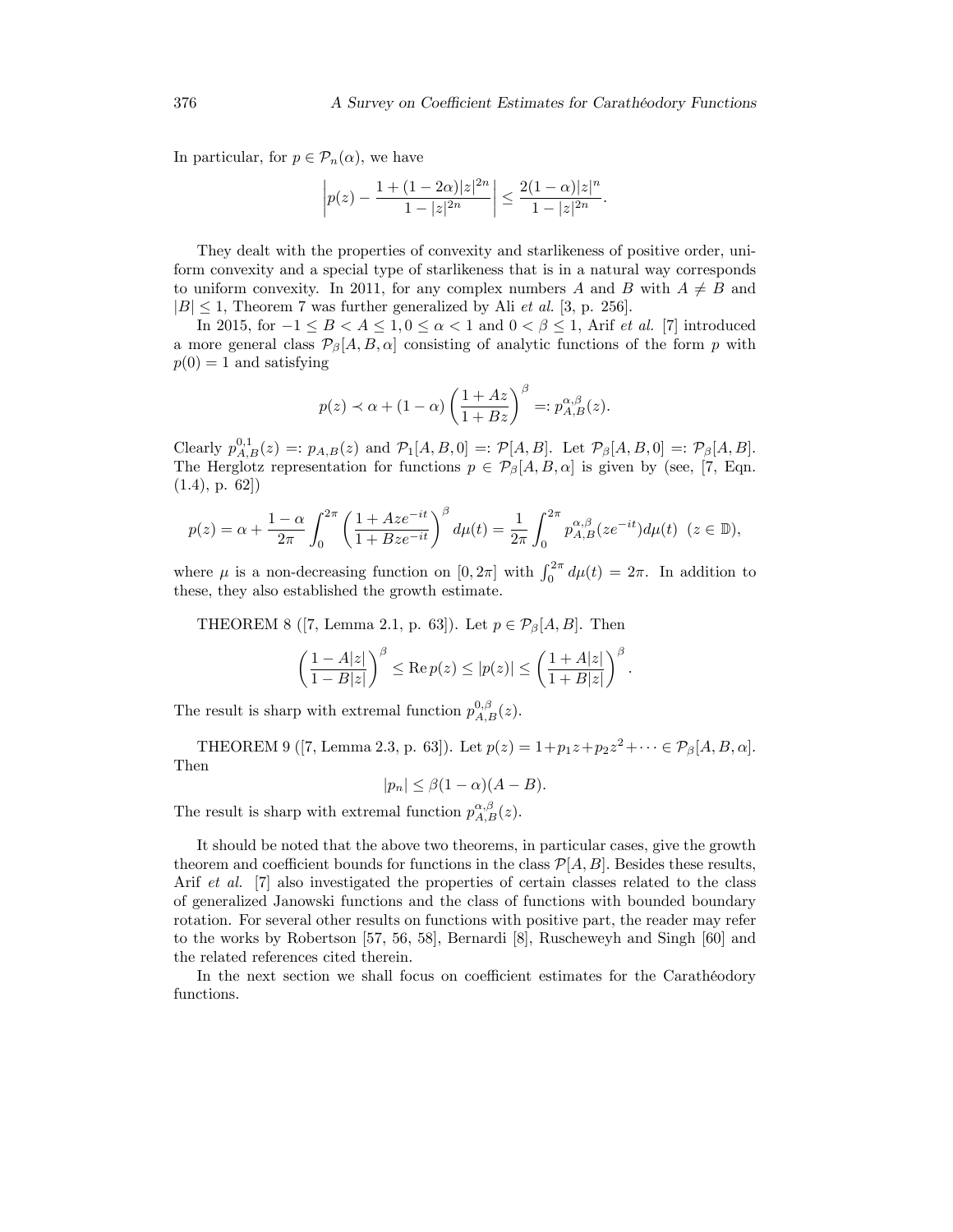## 3 Coefficient Estimates

The class  $P$  of functions with positive real part plays a significant role in Geometric Function Theory. Its importance can be seen from the fact that most of the subclasses of the class of univalent functions are associated with this class  $P$ . In this section, several coefficient estimates for functions with positive real part are discussed. As mentioned earlier, since the proof of the results covered here can be found in the cited references, their proofs are omitted.

For brevity, let us assume that the function  $w \in \mathcal{B}$  has the form  $w(z) = b_1 z + b_2 z$  $b_2z^2 + b_3z^3 + \cdots$  and from now on, unless otherwise stated specifically, we shall assume that a function  $p \in \mathcal{P}$  is of the form  $p(z) = 1 + p_1 z + p_2 z^2 + p_3 z^3 + \cdots$ . In view of the interconnection in  $(1)$ , we see that the coefficients of w and p are related by the following relations, see [17, Theorem 8, p. 58-59].

$$
p_n := \begin{vmatrix} b_1 & -1 & 0 & 0 & \cdots & 0 & 0 \\ b_2 & b_1 & -1 & 0 & \cdots & 0 & 0 \\ b_3 & b_2 & b_1 & -1 & \cdots & 0 & 0 \\ \vdots & \vdots & \vdots & \vdots & \ddots & \vdots & \vdots \\ b_{n-1} & b_{n-2} & b_{n-3} & b_{n-4} & \cdots & b_1 & -1 \\ b_n & b_{n-1} & b_{n-2} & b_{n-3} & \cdots & b_2 & b_1 \end{vmatrix}
$$

and

$$
b_n := \frac{(-1)^{n+1}}{2^n} \begin{vmatrix} p_1 & 2 & 0 & 0 & \cdots & 0 & 0 \\ p_2 & p_1 & 2 & 0 & \cdots & 0 & 0 \\ p_3 & p_2 & p_1 & 2 & \cdots & 0 & 0 \\ \vdots & \vdots & \vdots & \vdots & \ddots & \vdots & \vdots \\ p_{n-1} & p_{n-2} & p_{n-3} & p_{n-4} & \cdots & p_1 & 2 \\ p_n & p_{n-1} & p_{n-2} & p_{n-3} & \cdots & p_2 & p_1 \end{vmatrix}
$$

The following are some special cases of the above:

$$
p_1 = 2b_1, p_2 = 2b_2 + 2b_1^2, p_3 = 2b_3 + 4b_1b_2 + 2b_1^3, p_4 = 2b_4 + 4b_1b_3 + 2b_2^2 + 6b_1^2b_2 + 2b_1^4
$$
 (8)

and

$$
b_1 = \frac{p_1}{2}, \ b_2 = \frac{2p_2 - p_1^2}{4}, \ b_3 = \frac{4p_3 - 4p_1p_2 + p_1^3}{8}, \ b_4 = \frac{8p_4 - 8p_1p_3 - 4p_2^2 + 6p_1^2p_2 - p_1^4}{16}.
$$
\n(9)

Thus estimate on the coefficients of the Schwarz functions and the Carathéodory functions can be obtained if the bound of any of them are known. Now by applying the triangle inequality and using the well-known fact  $|b_i| \leq 1$   $(i \in \mathbb{N})$ , it follows from (9) that

$$
|p_1| \le 2, \ |2p_2 - p_1^2| \le 4, \ |4p_3 - 4p_1p_3 + p_1^3| \le 8 \text{ and } |8p_4 - 8p_1p_3 - 4p_2^2 + 6p_1^2p_2 - p_1^4| \le 16.
$$

We now relook the Herglotz representation formula (3). It at once gives

$$
p_n = 2 \int_0^{2\pi} e^{-int} d\mu(t),
$$

: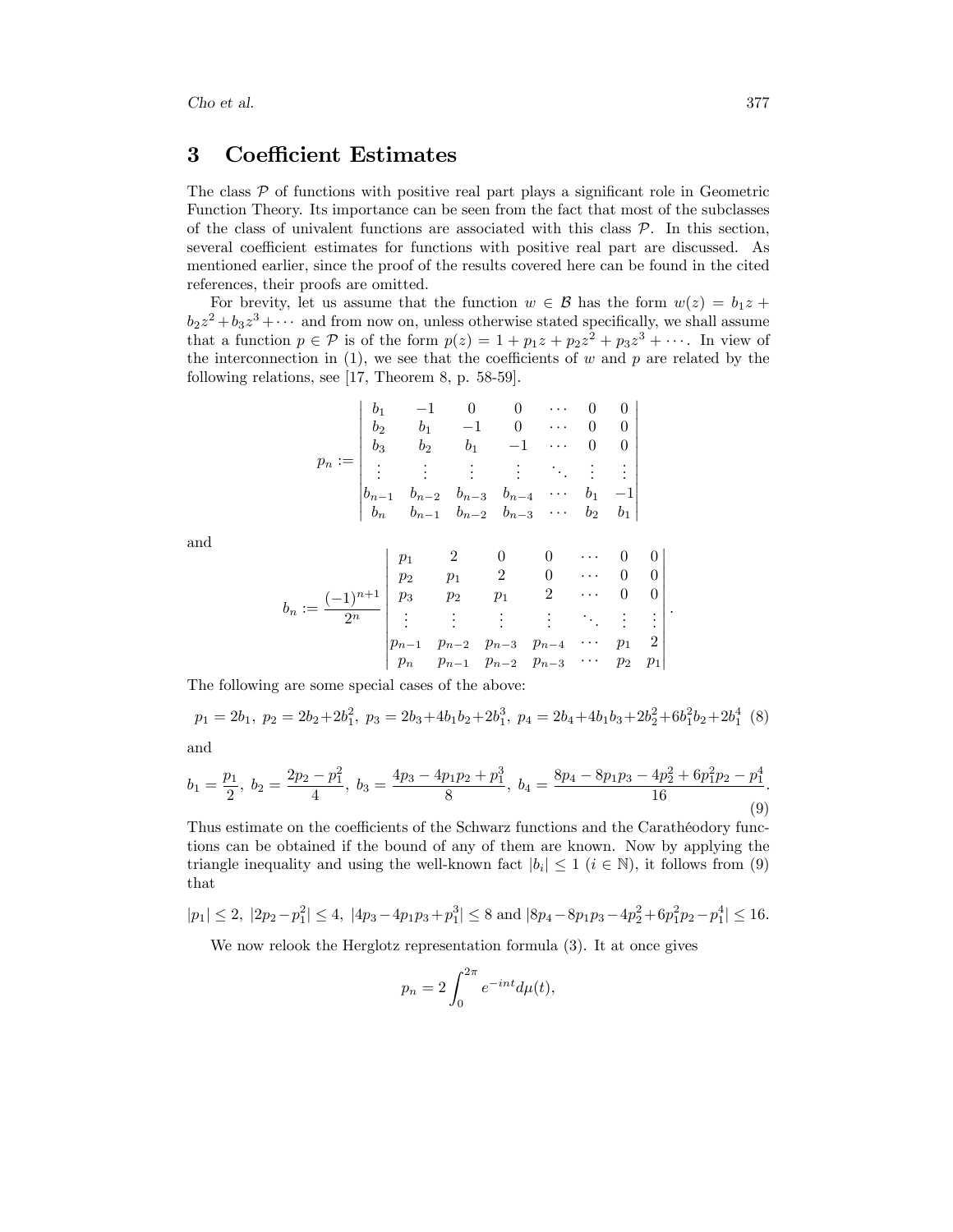which shows that  $|p_n| \leq 2$ . This sharp result was proved by Carathéodory [12] (see also [17, Theorem 3, p. 80]). Moreover, if  $\eta = e^{2\pi i/n_0}$  and

$$
F(z) = \sum_{k=1}^{n_0} \mu_k \frac{1 + \eta^k z}{1 - \eta^k z} = 1 + \sum_{n=1}^{\infty} p_n z^n,
$$

where  $\mu_k \geq 0$ , for  $k = 1, 2, 3, \ldots n_0$  and  $\sum_{k=1}^{n_0} \mu_k = 1$ , then  $F \in \mathcal{P}$  and  $p_{n_0} = 2$ . This result is popularly known as the Carathéodory theorem. There are many proofs available of this result in literature, see [17, 24, 55]. Another useful inequality (see [19]) for Carathéodory functions is

$$
\left| p_2 - \frac{p_1^2}{2} \right| \le 2 - \frac{|p_1|^2}{2}.\tag{10}
$$

Now we can use the estimate  $|p_n| \leq 2$  to derive the following from (8):

$$
|b_1| \le 1
$$
,  $|b_2 + b_1^2| \le 1$ ,  $|b_3 + 2b_1b_2 + b_1^3| \le 1$  and  $|b_4 + 2b_1b_3 + b_2^2 + 3b_1^2b_2 + b_1^4| \le 1$ .

Moreover, for normalized analytic functions satisfying  $\text{Re } f'(z) > 0$   $(z \in \mathbb{D})$ , we have  $|a_n| = |p_n|/n \leq 2/n$ .

In 1973, by using the Grunsky-Nehari's [47] inequalities and their extensions by Schiffer and Tammi [61], Leutwiler and Schober [35] investigated many results related to the functions with positive real part. In particular, they obtained the conditions that Toeplitz  $[63]$  gave as an algebraic characterization of Carathéodory's  $[12]$  geometric description of the coefficient region for functions with positive real part. They proved the following results:

THEOREM 10 ([35, Theorem 1, p. 131]). Let  $p \in \mathcal{P}$ . Then

$$
\left|\sum_{m,n=0}^{n_0} p_{m+n} x_m x_n\right| \leq \sum_{m,n=0}^{n_0} p_{m-n} x_m \bar{x}_n \quad (x_0, x_1, \dots x_{n_0} \in \mathbb{C}),
$$

where by definition,  $p_0 = 2$  and  $p_{-n} = \bar{p}_n$   $(n = 1, 2, 3, \ldots).$ 

By taking the extreme value of the inequality in the above theorem with respect to  $x_0$ , we get the following result.

THEOREM 11 ([35, Theorem 2, p. 132]). Let  $p \in \mathcal{P}$ . Then

$$
\left|\sum_{m,n=1}^{n_0} \left(p_{m+n} - \frac{p_m p_n}{2}\right) x_m x_n\right| \leq \sum_{m,n=1}^{n_0} \left(p_{m-n} - \frac{p_m \bar{p}_n}{2}\right) x_m \bar{x}_n \quad (x_1, \dots, x_{n_0} \in \mathbb{C}).
$$

By choosing certain special values for  $x_i$ , we can obtain some classical results for functions with positive real part. In particular, the choice  $x_k = 1$  and  $x_n = 0$  ( $n \neq k$ ) gives the following result.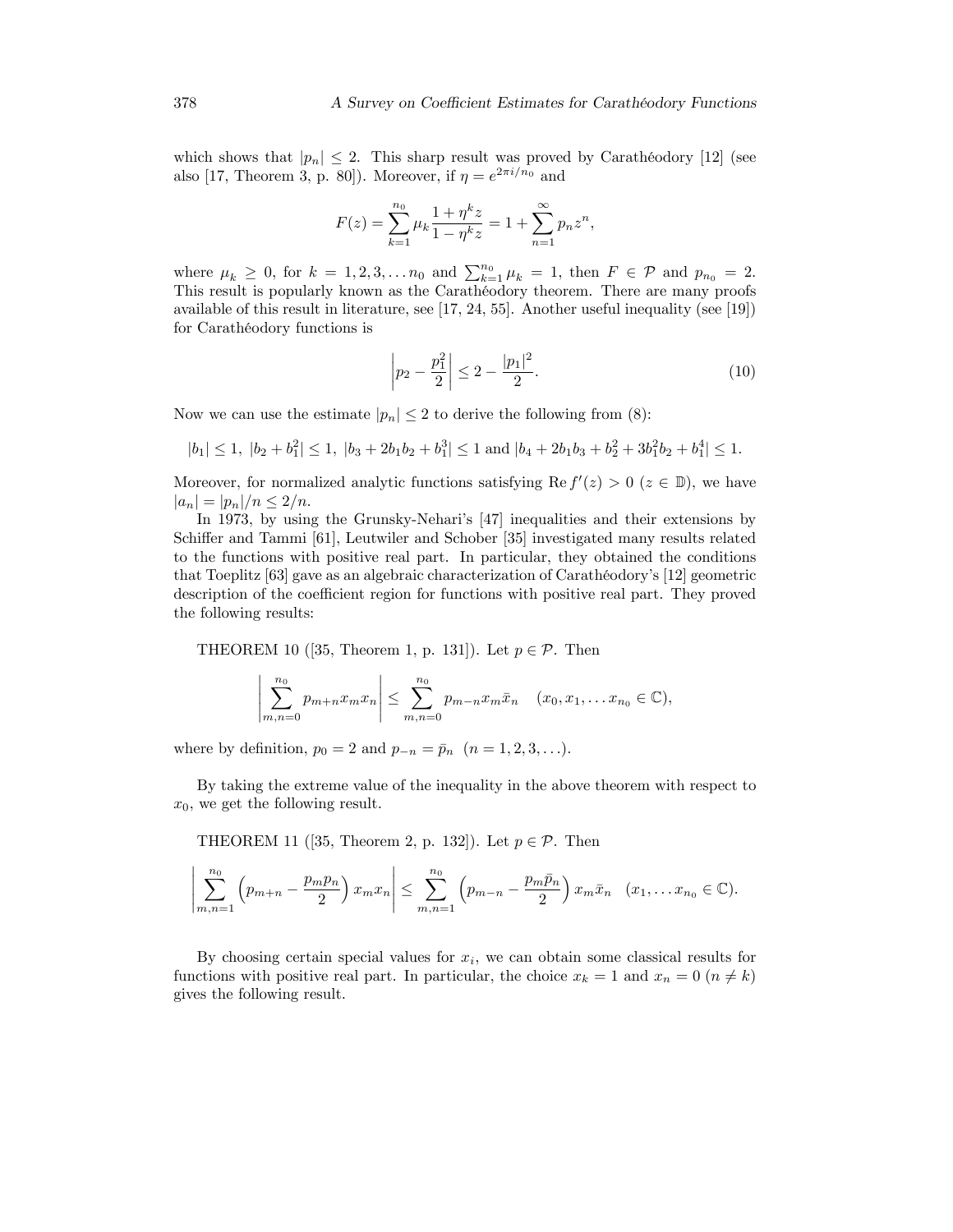THEOREM 12 ([35, Corollary 1, p. 133]). Let  $p \in \mathcal{P}$ . Then

$$
\left| p_{2k} - \frac{p_k^2}{2} \right| \le 2 - \frac{|p_k^2|}{2}.
$$

The equality is attained in case of the function

$$
p(z) = \frac{2 + (p_k + \eta \bar{p}_k)z^k + 2\eta z^{2k}}{2 - (p_k - \eta \bar{p}_k)z^k - 2\eta z^{2k}}, \quad |\eta| \le 1.
$$

We can observe that within the class  $\mathcal{B}$ , the functionals  $|b_4 - 2b_3b_1 + b_2b_1^2|$  and  $|b_4+2b_3b_1+b_2b_1^2|$  have the same upper bound because if  $w \in \mathcal{B}$ , then  $w_1(z) = -w(-z) \in$ B. Further computation using (9) shows that  $2(b_4 + 2b_3b_1 + b_2b_1^2) = p_4 - p_2^2/2$ . From Theorem 12, since  $|p_2| \le 2$ , we have  $|p_4 - p_2^2/2| \le 2 - |p_2|^2/2 \le 2$ . Thus, we have  $|b_4 + b_4|$  $2b_3b_1 + b_2b_1^2 \leq 1$ . Dorff and Szynal [14] used this result to obtain the sharp bound for the Örst three consecutive Schwarzian derivatives of higher order. Another important results in this direction related to the estimate on the functional  $\Psi(\mu,\nu,w) := |b_3 +$  $\mu b_1 b_2 + \nu b_1^3$ , for any real numbers  $\mu$  and  $\nu$  and Schwarz function w with complex coefficients  $b_i$ , was investigated by Prokhorov and Szynal [52]. For details, we refer the readers to the concerned cite papers [14, 52]. Later, in 2001, Kiepiela et al. [30] investigated the sharp bound on  $\Psi(\mu, \nu, w)$ , by assuming the Schwarz function w with real coefficients  $b_i$ . Later, the result investigated in [52, Lemma 2, p. 128] was employed by Ali et al. [4] to discuss the sharp coefficient estimate for certain classes of  $p$ -valent analytic functions.

To discuss the bound on the second Hankel determinant for  $p$ -valent starlike functions of order  $\alpha$ , Hayami and Owa gave the following result which generalizes the bound on the  $n$ th coefficient of the Carathéodory functions.

THEOREM 13 ([21, Lemma 2, p. 33]). Let  $p(z) = b_0 + p_1z + p_2z^2 + \cdots$  with  $\text{Re } p(z) > \alpha$ . Then for  $\alpha \in [0, b_0)$ , we have  $|p_n| \leq 2(b_0 - \alpha)$  with equality in case of the function  $p$  defined by

$$
p(z) = \frac{b_0 + (b_0 - 2\alpha)z}{1 - z}
$$

PROOF. The result follows immediately by noting that the transformation

$$
q_{b_0,\alpha}(z) := \frac{p(z) - \alpha}{b_0 - \alpha} = 1 + \sum_{k=1}^{\infty} \frac{p_k}{b_0 - \alpha}
$$
 (11)

:

is in  $\mathcal P$  and the fact that the modulus of the coefficients of Carathéodory functions are bounded by 2.

Another generalization of the estimate  $|p_n| \leq 2$  was given by Peng, in 2010.

THEOREM 14. [50, Lemma 1, p. 1450] Let  $p(z) = 1 + \sum_{n=1}^{\infty} p_n z^n \prec (1 + Az)/(1 +$ Bz). Then  $|p_n| \leq B - A \ (-1 \leq A < B \leq 1)$ . The inequality is sharp.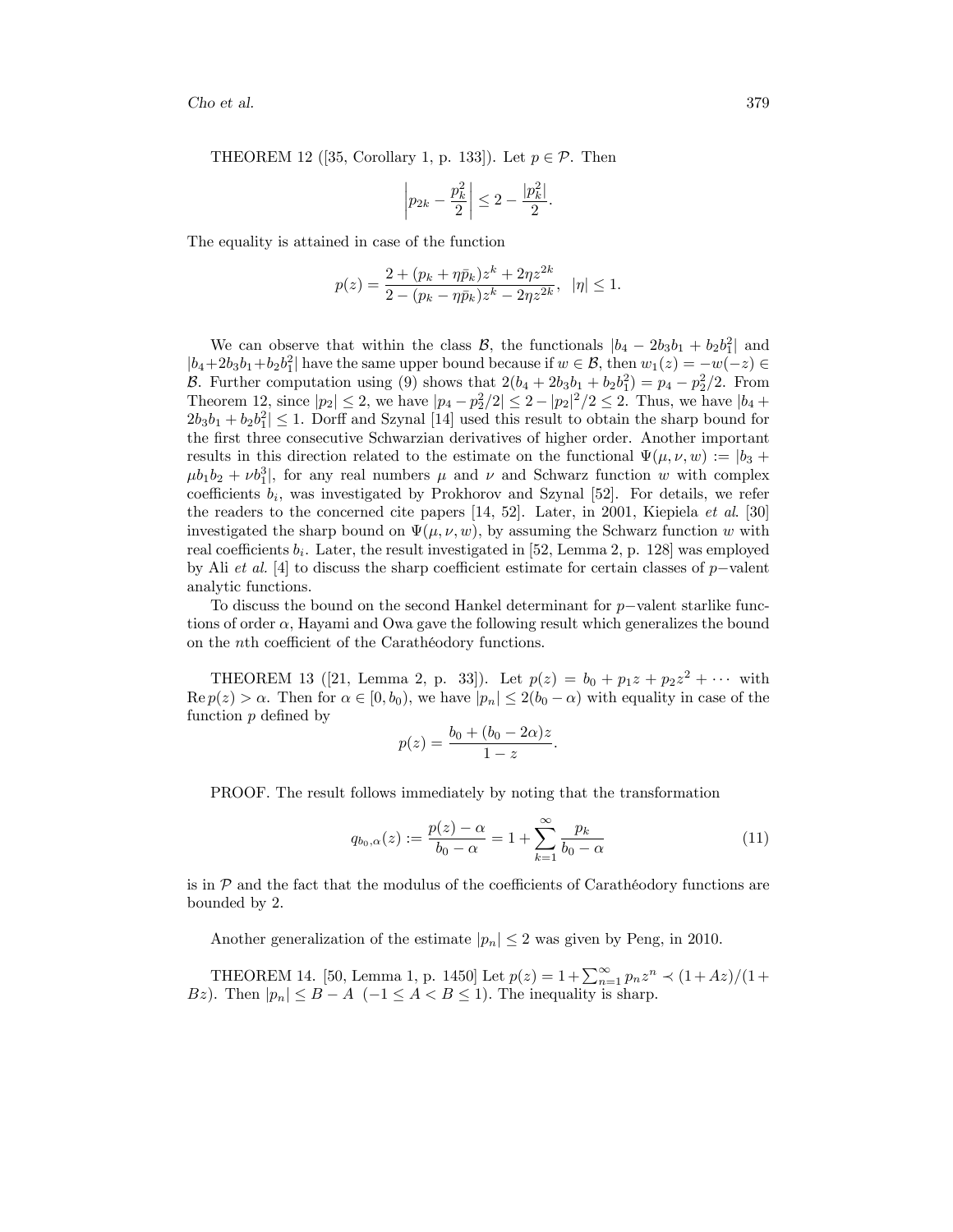From (11), it can be noted that the function  $q_{1,\alpha}$  belongs to the class  $\mathcal{P}$ , where

$$
q_{1,\alpha}(z) = \frac{p(z) - \alpha}{1 - \alpha} = 1 + \sum_{k=1}^{\infty} \frac{p_k}{1 - \alpha}.
$$

Noting this, recently Liu et al. [38] (see also [39]) established the following result for the class  $\mathcal{P}(\alpha)$ .

THEOREM 15 ([38, Lemma 2.2]). Let  $p \in \mathcal{P}(\alpha)$ . Then we have

$$
\left| p_2 - \frac{p_1^2}{2(1-\alpha)} \right| \le 2(1-\alpha) - \frac{|p_1|^2}{2(1-\alpha)},
$$

and

$$
\left| p_3 - \frac{p_1 p_2}{1 - \alpha} + \frac{p_1^3}{4(1 - \alpha)^2} \right| \le 2(1 - \alpha) - \frac{|p_1|^2}{2(1 - \alpha)}.
$$

Furthermore,  $|p_1| \leq 2(1 - \alpha)$  and

$$
\left| p_2 - \frac{p_1^2}{1 - \alpha} \right| \le 2(1 - \alpha).
$$

In 1969, Livingston proved the following result and used a particular case of this to investigate the sharp bound on the coefficients of a certain subclass of multivalent close-to-convex functions.

THEOREM 16 ([41, Lemma 1, p. 546]). Let  $p(z) = b_0 + p_1z + p_2z^2 + \cdots$  with  $\operatorname{Re} p(z) > 0$ . Then for  $1 \leq s \leq n - 1$ 

$$
\left|\frac{p_n}{b_0} - \frac{p_s p_{n-s}}{b_0^2}\right| \le 2 \left|\frac{\text{Re } b_0}{b_0}\right| \le 2.
$$

These inequalities are sharp for all  $n$  and  $s$ , equality being attained in case of the function

$$
p(z) = (\text{Re } b_0) \frac{1+z}{1-z} + i \text{Im } b_0 \ (\text{Re } b_0 > 0).
$$

This inequality was later used by Libera and Zlotkiewicz [37] in their study of the coefficient problem for the inverse of convex functions. In particular, if  $b_0 = 1$ , then the above result takes the following form which is popularly known as Livingston inequality.

THEOREM 17. Let  $p \in \mathcal{P}$ . Then for  $1 \leq s \leq n - 1$ 

$$
|p_n - p_s p_{n-s}| \le 2. \tag{12}
$$

These inequalities are sharp for all  $n$  and  $s$ , equality being attained in case of the function

$$
p(z) = \frac{1+z}{1-z}.
$$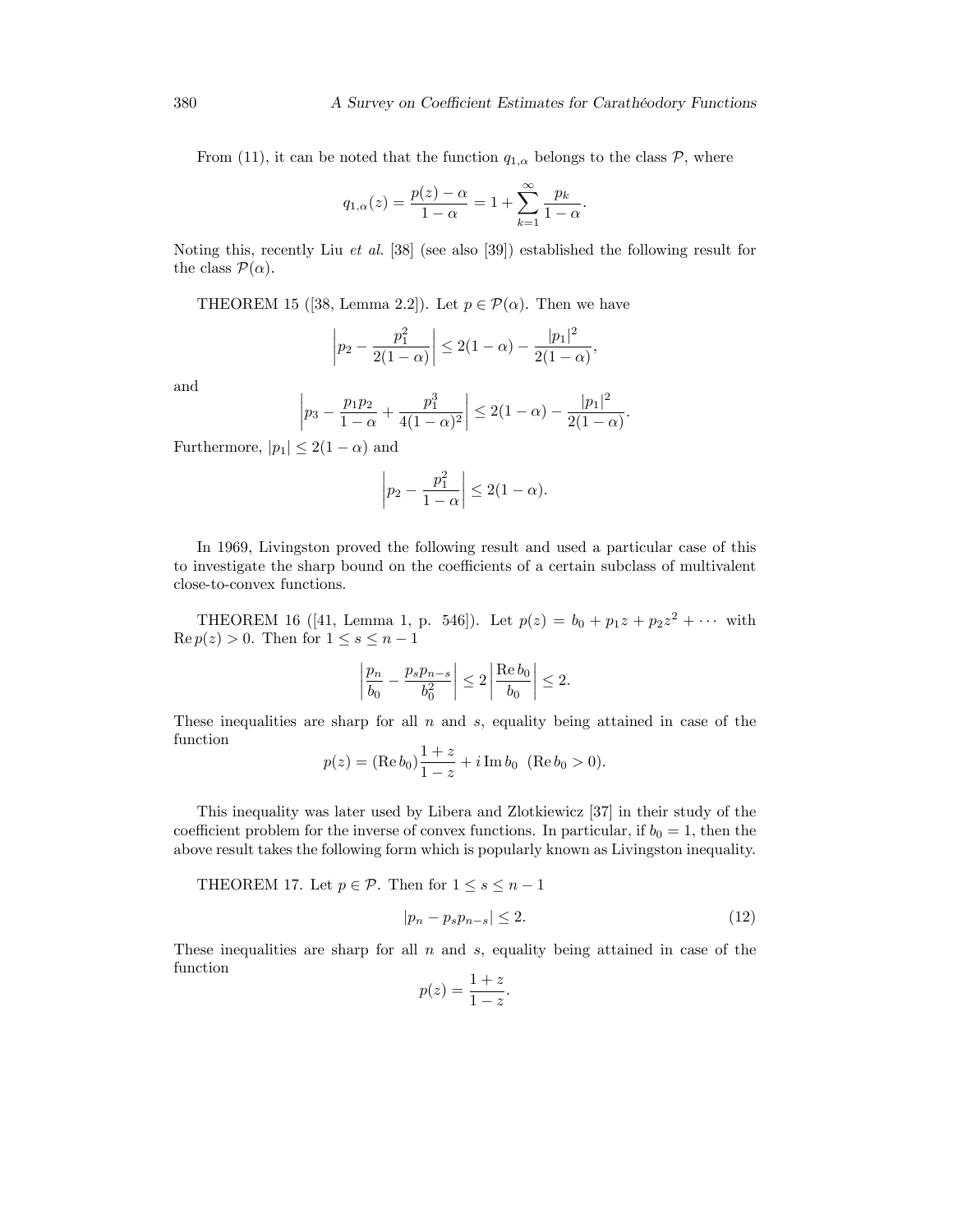REMARK 1. Writing  $p_n - p_s^2 p_{n-2s} = p_n - p_s p_{n-s} + p_s (p_{n-s} - p_s p_{n-2s})$  and using the triangle inequality, we have  $|p_n - p_s^2 p_{n-2s}| \leq |p_n - p_s p_{n-s}| + |p_s(p_{n-s} - p_s p_{n-2s})|$ . Now by using the inequality in 12 and  $|p_n| \leq 2$ , we have  $|p_n - p_s^2 p_{n-2s}| \leq 6$ , see [65, Lemma 1.4, p. 3].

Theorem 16 has another general form due to Hayami and Owa [22] in 2010. They proved that:

THEOREM 18 ([22, Lemma 2.4, p. 2576]). Let  $p(z) = b_0 + p_1z + p_2z^2 + \cdots$  with  $\operatorname{Re} p(z) > 0$ . Then for  $1 \leq s \leq n - 1$ 

$$
\left|\nu \frac{p_n}{b_0}-\frac{p_sp_{n-s}}{b_0^2}\right|\leq \left\{\begin{array}{l} 2\frac{\operatorname{Re}b_0}{|b_0|}\sqrt{\nu^2+4\left(\frac{\Re(b_0)}{|b_0|}\right)^2(1-\nu)}\leq 2(2-\nu), & \nu\leq 1; \\ 2\nu\frac{\operatorname{Re}b_0}{|b_0|}\leq 2\nu, & \nu\geq 1. \end{array}\right.
$$

Equality is attained for

$$
p(z) = (\text{Re } b_0) \frac{1+z^d}{1-z^d} + i \text{Im } b_0 \ (\mu \le 1) \text{ and } p(z) = (\text{Re } b_0) \frac{1+z^l}{1-z^l} + i \text{Im } b_0 \ (\mu \ge 1),
$$

Set  $h(z) = p(z) - \alpha = 1 - \alpha + \sum_{k=1}^{\infty} p_k z^k$  ( $0 \le \alpha < 1$ ). Then  $\text{Re } h(z) > 0$  and  $b_0 = 1 - \alpha > 0$ ; and thus the following result can be deduced:

COROLLARY 1 ([22, Corollary 2.5, p. 2577]). Let  $p \in \mathcal{P}(\alpha)$ . Then for  $1 \leq s \leq n-1$ 

$$
|(1-\alpha)\mu p_n - p_s p_{n-s}| \leq \begin{cases} 2(1-\alpha)^2(2-\mu), & \mu \leq 1; \\ 2(1-\alpha)^2\mu, & \mu \geq 1. \end{cases}
$$

Equality is attained for

$$
p(z) = \frac{1 + (1 - 2\alpha)z^d}{1 - z^d}
$$
  $(\mu \le 1)$  and  $p(z) = \frac{1 + (1 - 2\alpha)z^l}{1 - z^l}$   $(\mu \ge 1)$ ,

Hayami and Owa [22] further used these results to obtain the sharp estimate for the generalized Hankel determinant.

In 2016, Efraimidis [16] generalized Theorem 17 and gave a much simpler proof than that of Livingston [41]. Before presenting his results we need some definitions and notations. Let  $n \in \mathbb{N}$  and denote by  $U_n = \{e^{2k\pi i/n} : k = 1, 2, 3, \ldots, n\}$ , the set of n-th root of unity. For  $n = 0$  we write  $U_0 = \partial \mathbb{D} = \mathbb{T}$ . Let  $(X, \mathbb{T})$  be a topological space. The support of a measure  $\mu$  is defined as the set of all points  $x \in X$  for which every open neighbourhood  $N_x$  of x has a positive measure. The symbol  $\mu$  denote the Herglotz measure of p and we write  $supp(\mu)$  for its support which is given by

$$
supp(\mu) := \{ x \in X : x \in N_x \text{ with } \mu(N_x) > 0 \}.
$$

He proved that the following result holds for all  $\nu$  such that  $|1 - 2\nu| \leq 1$ .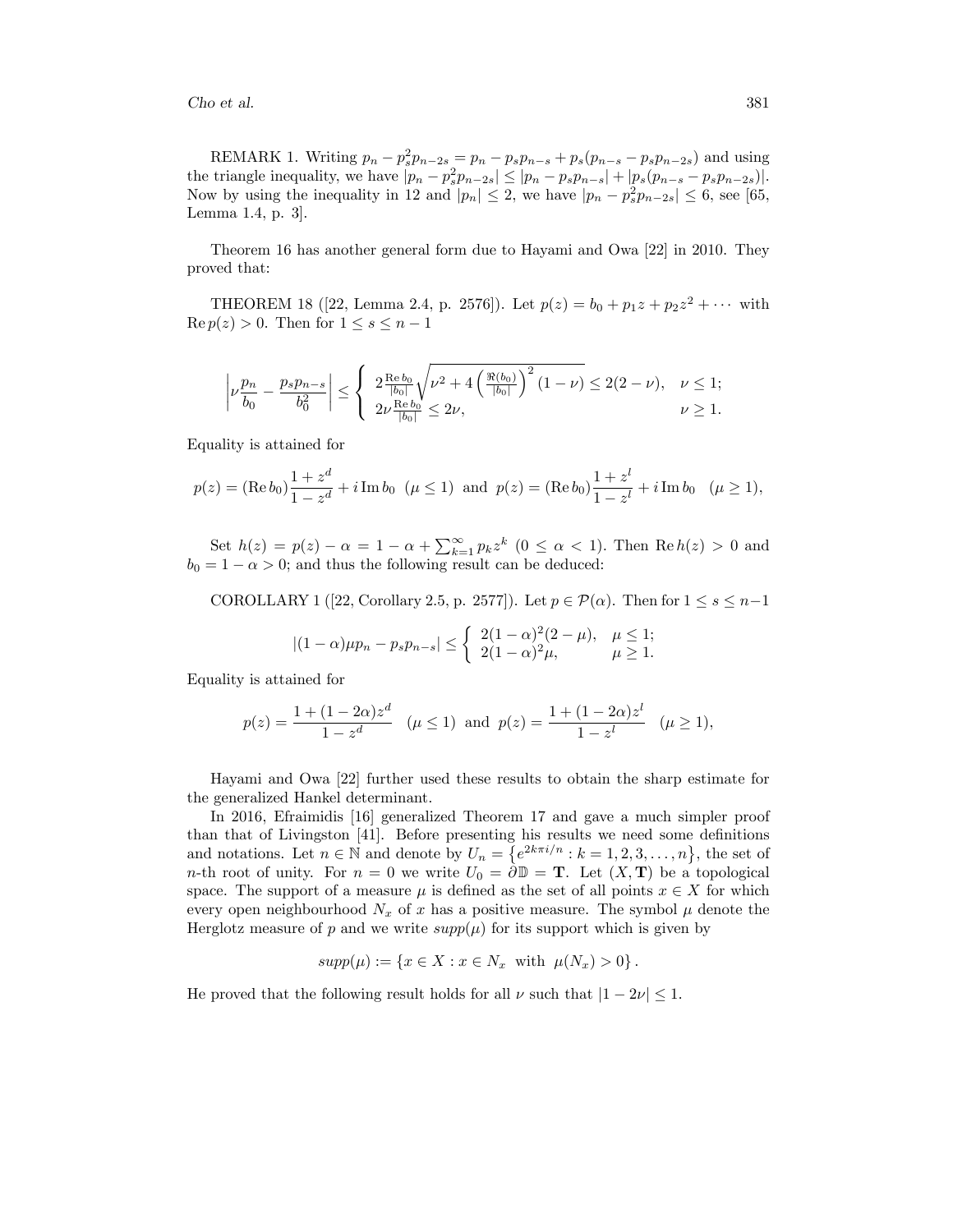THEOREM 19 ([16, Theorem 1, p. 370]). Let  $p \in \mathcal{P}$ . Then for  $\nu \in \mathbb{C}$  and for all integers *n* and *s* with  $1 \leq s \leq n - 1$ 

$$
|p_n - \nu p_s p_{n-s}| \le 2 \max \{ 1, |1 - 2\nu| \}.
$$

Let  $\nu$  be the Herglotz measure of p. In the case  $|1 - 2\nu| < 1$ , equality holds if and only if  $p_k = 0$  and  $supp(\mu) \subseteq e^{i\varphi}U_n$ , for some  $\varphi \in [0, 2\pi)$ . In the case  $|1 - 2\nu| > 1$ , equality holds if and only if  $supp(\mu) \subseteq e^{i\theta}U_k \cap e^{i\varphi}U_n$  for some  $\theta, \varphi \in [0, 2\pi)$ . In the case  $|1 - 2\nu| = 1$ , equality holds if  $supp(\mu)$  consists of one point.

For  $\nu \in \mathbb{C}$  and  $p \in \mathcal{P}$ , Efraimidis [16] defined the determinant

| $A_{k,n}(\nu) := \begin{vmatrix} \nu p_2 & \nu_1 \ \vdots & \nu_n \end{vmatrix}$ | $\nu p_1$ | $\begin{vmatrix} p_{n+k} & p_{n+k-1} & p_{n+k-1} & \cdots & p_{n+1} & p_n \\ \nu p_1 & 1 & 0 & \cdots & 0 & 0 \end{vmatrix}$<br>$\begin{array}{c} 0 \end{array}$ |          |           |  |
|----------------------------------------------------------------------------------|-----------|------------------------------------------------------------------------------------------------------------------------------------------------------------------|----------|-----------|--|
|                                                                                  |           |                                                                                                                                                                  |          |           |  |
|                                                                                  |           |                                                                                                                                                                  | $\cdots$ |           |  |
|                                                                                  |           | $\begin{vmatrix} \nu p_{k-1} & \nu p_{k-2} & \nu p_{k-3} \\ \nu p_k & \nu p_{k-1} & \nu p_{k-2} \end{vmatrix}$                                                   | $\ldots$ | $\nu p_1$ |  |

and proved the following:

THEOREM 20 ([16, Theorem 2, p. 370]). If  $p \in \mathcal{P}$ , then for all  $\nu \in \mathbb{C}$ ,  $k \geq 0$  and  $n \geq 1$ , we have the following sharp inequality

$$
|A_{k,n}(\nu)| \le 2 \max \left\{ 1; |1 - 2\nu|^k \right\}.
$$

Let  $\mu$  be the Herglotz measure of p. In the case  $|1-2\nu| < 1$ , equality holds if and only if  $p_k = 0$  and  $supp(\mu) \subseteq e^{i\varphi} U_{n+k}$ , for some  $\varphi \in [0, 2\pi)$  and  $p_1 = p_2 = p_3 = \cdots = p_k = 0$ . In the case  $|1 - 2\nu| \ge 1$ , if  $supp(\mu)$  consists of one point, then equality holds.

Both Theorems 19 and 20 have a similar version for non-normalized functions  $p(z)$  =  $b_0 + \sum_{n=1}^{\infty} p_n z^n$  with positive real part. For such a function p, let  $b_0 = x + iy$   $(x > 0)$  and  $q(z) = (p(z) - iy)/x$ , which is obviously a function in  $P$ . To this q, having coefficients  $q_0 = 1, q_n = p_n/x \ (n \in \mathbb{N})$ , we can apply Theorems 19 and 20. Then multiply both inequalities by  $x/|b_0|$  and set  $\nu x/b_0$  in place of  $\nu$ . This gives

$$
\left|\frac{p_n}{b_0}-\nu\frac{p_kp_{n-k}}{b_0^2}\right|\leq 2\frac{\operatorname{Re}b_0}{|b_0|}\max\left\{1;\left|1-2\nu\frac{\operatorname{Re}b_0}{b_0}\right|\right\}
$$

and

$$
|A_{k,n}^*(\nu)| \le 2 \frac{\text{Re } b_0}{|b_0|} \max \left\{ 1; \left| 1 - 2\nu \frac{\text{Re } b_0}{b_0} \right|^k \right\}.
$$

Here  $A_{k,n}^*(\nu)$  is the modified form of  $A_{k,n}(\nu)$  with  $p_j$  being replaced by  $p_j/b_0$  for all j.

One of the most popular results in this direction is due to Ma and Minda [44]. This result is very useful in deriving the Fekete-Szegö coefficient inequality.

THEOREM 21. [44, Lemma 1, p. 162] If  $p \in \mathcal{P}$ , then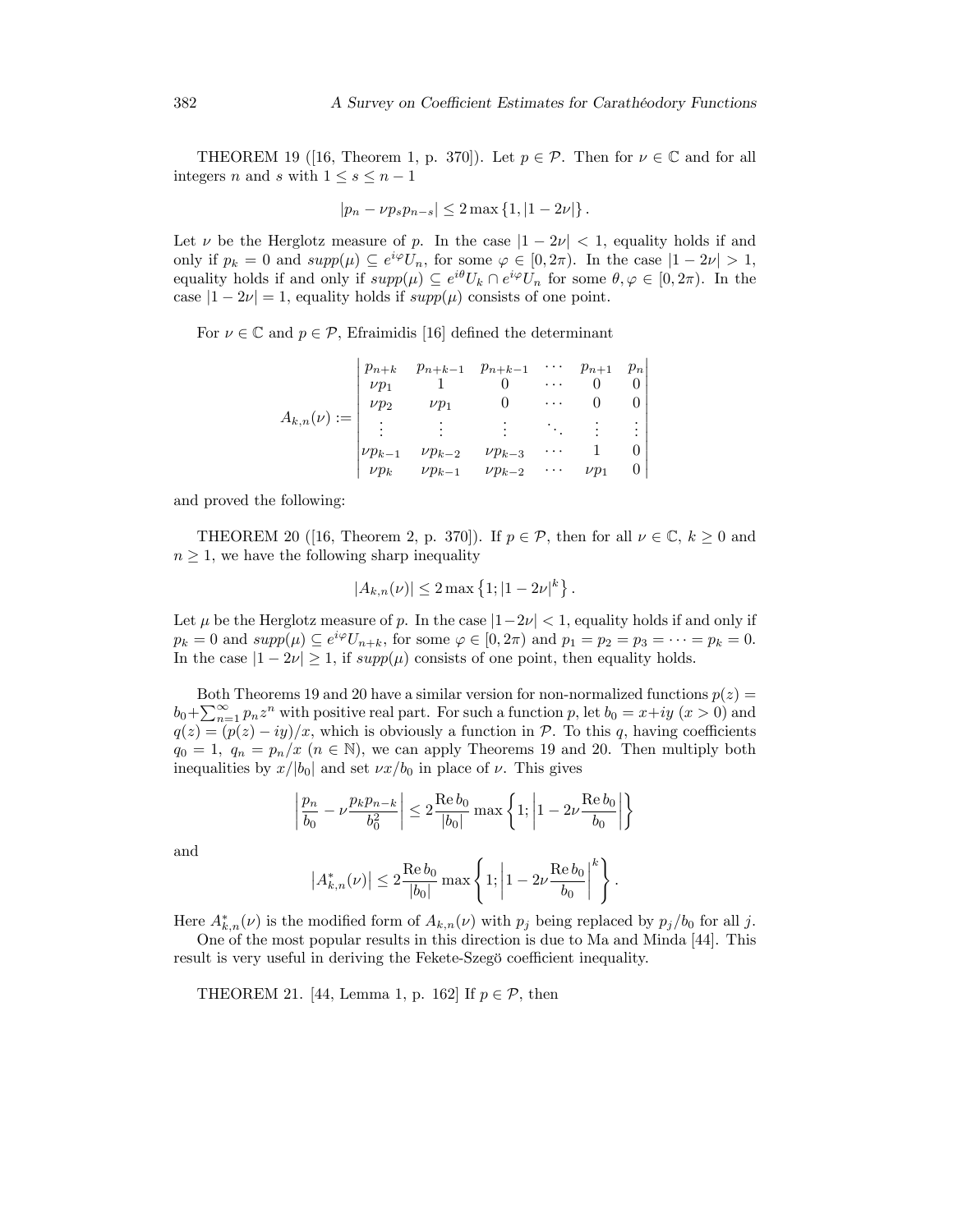$$
|p_2 - \nu p_1^2| \le \begin{cases} -4\nu + 2 & (\nu \le 0), \\ 2 & (0 \le \nu \le 1), \\ 4\nu - 2 & (\nu \ge 1). \end{cases}
$$

When  $\nu < 0$  or  $\nu > 1$ , equality holds if and only if  $p(z) = (1 + z)/(1 - z)$  or one of its rotations. If  $0 < \nu < 1$ , then equality holds if and only if  $p(z) = (1 + z^2)/(1 - z^2)$  or one of its rotations. If  $\nu = 0$ , then equality holds if and only if

$$
p(z) = \left(\frac{1+\gamma}{2}\right)\frac{1+z}{1-z} + \left(\frac{1-\gamma}{2}\right)\frac{1-z}{1+z} \quad (0 \le \gamma \le 1, z \in \mathbb{D})\tag{13}
$$

or one of its rotations. For  $\nu = 1$ , equality holds if and only if p is the reciprocal of one of the functions such that equality holds in case of  $\nu = 0$ . Also for  $0 < \nu < 1$ , the following improved estimate holds:

$$
|p_2 - \nu p_1^2| + \nu |p_1|^2 \le 2 \quad (0 < \nu \le 1/2)
$$

and

$$
|p_2 - \nu p_1^2| + (1 - \nu)|p_1|^2 \le 2 \quad (1/2 \le \nu < 1).
$$

For any complex number  $\nu$ , the above inequality was proved by Koegh and Merkes [29]:

THEOREM 22 ([29]). (see also [53]) If  $p \in \mathcal{P}$ , then for any complex number  $\nu$ ,

$$
|p_2 - \nu p_1^2| \le 2 \max\{1; |2\nu - 1|\}
$$

and the equality holds for the functions given by

$$
p(z) = \frac{1+z^2}{1-z^2}
$$
 and  $p(z) = \frac{1+z}{1-z}$ .

Another estimate on the functional  $|p_2 - \nu p_1^2|$ , for any real number  $\nu$ , was given by Mishra and Gochhayat [46], see also [15].

THEOREM 23 ([46, Theorem 1.2, p. 2817]) If  $p \in \mathcal{P}$ , then, for any real number v,

$$
|p_2 - \nu p_1^2| \le \begin{cases} 2 + (\nu - 1)|p_1|^2 & (\nu > 1/2), \\ 2 - \frac{1}{2}|p_1|^2 & (\nu = 1/2), \\ 2 - \nu |p_1|^2 & (\nu \le 1/2). \end{cases}
$$

A consequence of the Schwarz lemma is that  $p \in \mathcal{P}$  implies  $|p_n| \leq 2$  with equality if and only if  $p(z) = (1 + xz)/(1 - xz)$  for some  $|x| = 1$ . This includes the uniqueness statement that

$$
p \in \mathcal{P}
$$
,  $p_1 = 2x (|x| = 1) \Rightarrow p(z) = (1 + xz)/(1 - xz)$ .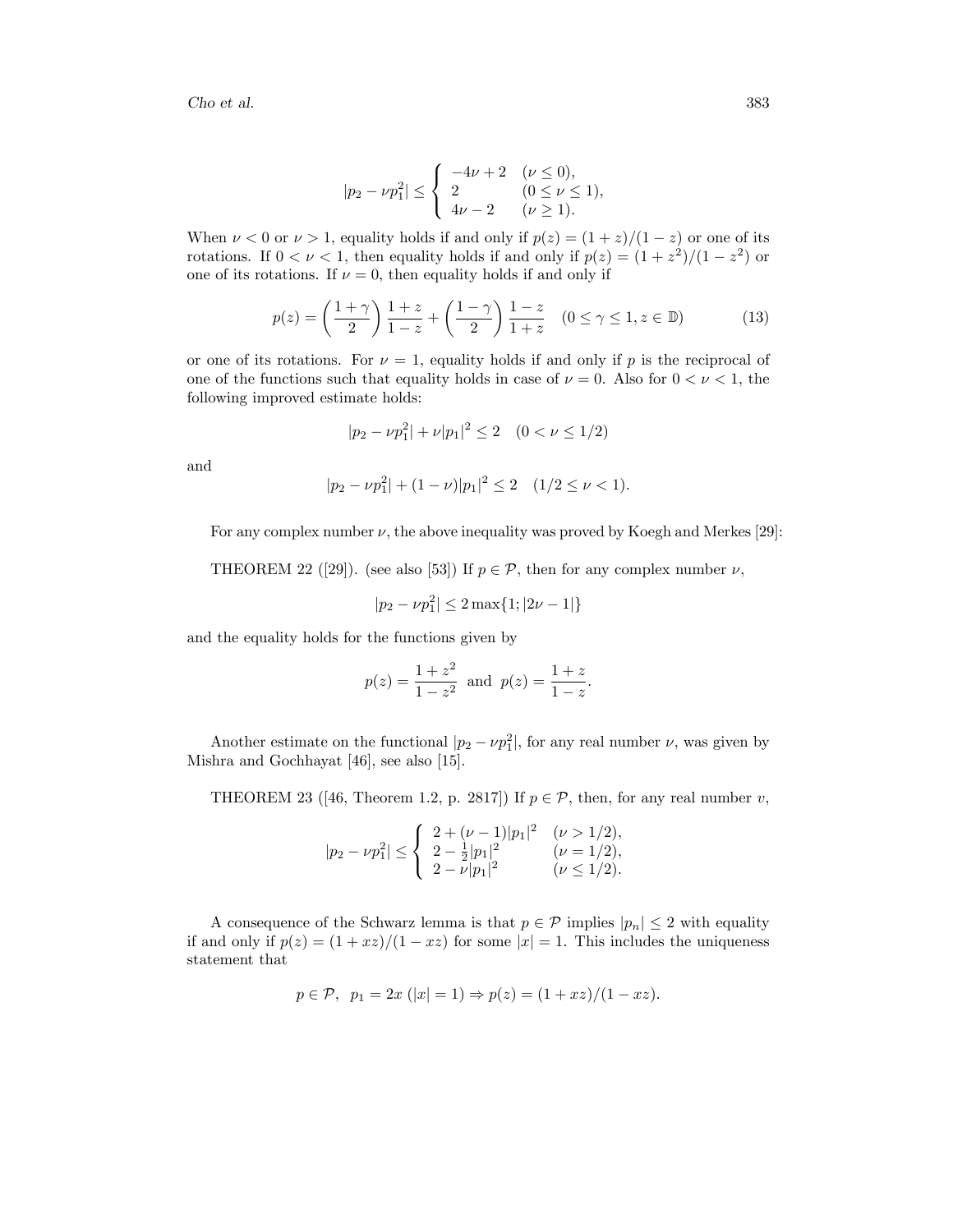Koepf [31], in 1994, gave a generalization of this statement. The proof is a consequence of the Carathéodory-Toeplitz-Fejér theory on positive harmonic functions, in particular, of the following result due to Carathéodory:

THEOREM 24 ([13, Theorem 2]). (see also [31]) The power series of  $p \in \mathcal{P}$  converges in  $P$  if and only if the Teoplitz determinants

$$
D_n := \begin{vmatrix} 2 & p_1 & p_2 & \cdots & p_n \\ p_{-1} & 2 & p_1 & \cdots & p_{n-1} \\ \vdots & \vdots & \vdots & \ddots & \vdots \\ p_{n-1} & p_{-n+1} & p_{-n+2} & \cdots & 2 \end{vmatrix}
$$

and  $p_{-k} = \bar{p}_k$ , are all non-negative. They are strictly positive except for  $p(z) = \sum_{k=0}^{n} p_k$  $\sum_{k=1}^{m} \rho_k(1+e^{it_k}z)/(1-e^{it_k}z)$ ,  $\rho_k > 0$  real and  $t_k \neq t_j$ , for  $k \neq j$ ; in this case  $D_n > 0$ for  $n < m - 1$  and  $D_n = 0$  for  $n \ge m$ ,  $n \in \mathbb{N}$ .

By applying Theorem 24, Libera and Zlotkiewicz, in 1982, proved the following result which gives an alternate representation for the coefficients  $p_2$  and  $p_3$  in terms of  $p_1$ . These representations have been abundantly used to find the bound for the initial coefficients and of the Hankel determinants.

THEOREM 25 ([37, p. 228]). If  $p \in \mathcal{P}$ , then

$$
2p_2 = p_1^2 + x(4 - p_1^2)
$$

and

$$
4p_3 = p_1^3 + 2p_1(4 - p_1^2)x - p_1(4 - p_1^2)x^2 + 2(4 - p_1^2)(1 - |x|^2)y
$$

for some x and y such that  $|x| \leq 1$  and  $|y| \leq 1$ .

In 2009, a similar representations for the Carathéodory functions of order  $\alpha$ , were derived by Hayami and Owa as stated in the following result.

THEOREM 26 ([21, Lemma 5, p. 35]). Let  $p(z) = b_0 + p_1z + p_2z^2 + \cdots$  with  $\text{Re } p(z) > \alpha$ . Then for  $\alpha \in [0, b_0)$ , we have

$$
2(b_0 - \alpha)p_2 = p_1^2 + x(4(b_0 - \alpha)^2 - p_1^2)
$$

and

$$
4(b_0 - \alpha)^2 p_3 = p_1^3 + 2p_1(4(b_0 - \alpha)^2 - p_1^2)x - p_1(4(b_0 - \alpha)^2 - p_1^2)x^2
$$
  
+2(b\_0 - \alpha)(4(b\_0 - \alpha)^2 - p\_1^2)(1 - |x|^2)y,

for some complex numbers x and y such that  $|x| \leq 1$  and  $|y| \leq 1$ .

The following theorem is due to Carathéodory and appeared in [20]:

THEOREM 27 ([20]). (see also [37, Lemma 3, p. 227]) Let  $p \in \mathcal{P}$ . Then the following expressions are all bounded by 2, and all are sharp: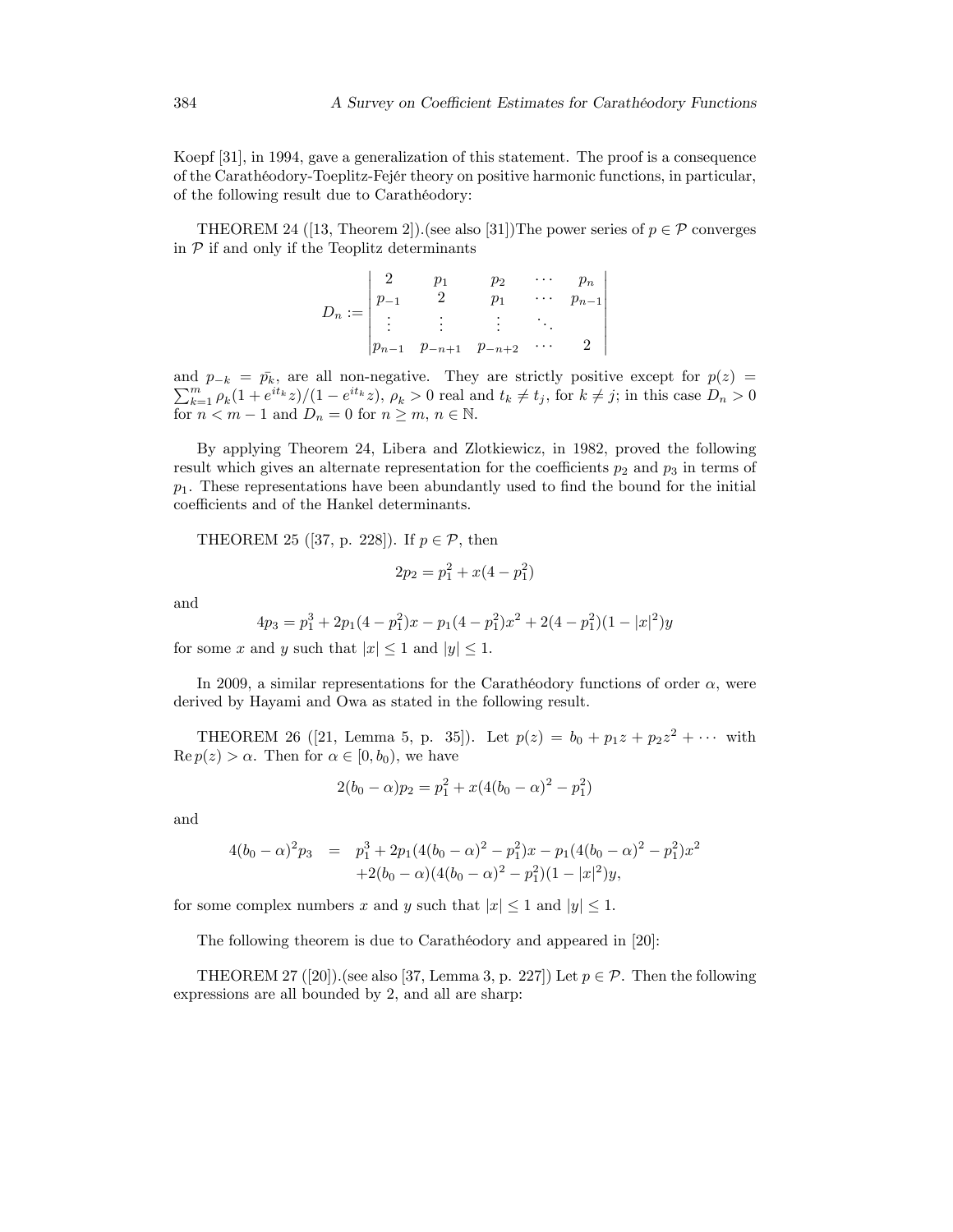1. 
$$
|p_1^2 - p_2|
$$
,  
\n2.  $|p_1^3 - 2p_1p_2 + p_3|$ ,  
\n3.  $|p_1^4 + 2p_1p_3 + p_2^2 - 3p_1^2p_2 - p_4|$ ,  
\n4.  $|p_1^5 + 3p_1p_2^2 + 3p_1^2p_3 - 4p_1^3p_2 - 2p_1p_4 - 2p_2p_3 + p_5|$ ,  
\n5.  $|p_1^6 + 6p_1^2p_2^2 + 4p_1^3p_3 + 2p_1p_5 + 2p_2p_4 + p_2^3 - p_2^3 - 5p_1^4p_2 - 3p_1^2p_4 - 6p_1p_2p_3 - p_6|$ .

The following inequalities can also be obtained in the proof of a result in [37, p. 227-228]

1. 
$$
|2p_1^2 - p_2| \le 6
$$
,  
\n2.  $|-6p_1^3 + 7p_1p_2 - 2p_3| \le 24$ ,  
\n3.  $|24p_1^4 - 46p_1^2p_2 + 22p_1p_3 + 7p_2^2 - 6p_4| \le 120$ ,  
\n4.  $|-120p_1^5 + 96p_4p_1 + 50p_2p_3 + 326p_1^3p_2 - 202p_1^2p_3 - 127p_1p_2^2 - 24p_5| \le 720$ .

In 1985, Livingston [40] obtained sharp bounds on the modulus of certain determinants, whose entries are the coefficients of a function of positive real part. He used these inequalities to solve coefficient problems for a certain subclass of multivalent functions. In the same paper, Livingston generalized Theorem 16 as follows:

THEOREM 28 ([40, Lemma 1, p. 140]). Let  $\text{Re } b_0 > 0$  and define the function p by

$$
p(z) = (\text{Re } b_0) \sum_{j=1}^{m} \lambda_j \frac{1 + ze^{it_j}}{1 - ze^{it_j}} + i \text{Im } b_0 = b_0 + \sum_{n=1}^{\infty} p_n z^n,
$$

where  $t_j$  and  $\lambda_j$  are real with  $\lambda_j \geq 0$  for all  $j = 1, 2, 3, \dots$  satisfying  $\sum_{j=1}^m \lambda_j = 1$ . For fixed *n* and natural numbers *s* and *k*, define the determinant  $Q_k^{(s)}$  $\kappa^{(s)}$  by

$$
Q_k^{(s)} := \begin{vmatrix} e^{i(n+s-2)t_k} & p_{n+s-2}/b_0 & p_{n+s-3}/b_0 & \cdots & p_n/b_0 \\ 1 & 1 & 0 & \cdots & 0 \\ e^{it_k} & p_1/b_0 & 1 & \cdots & 0 \\ e^{2it_k} & p_2/b_0 & p_1/b_0 & \cdots & 0 \\ \vdots & \vdots & \vdots & \ddots & \vdots \\ e^{i(s-2)t_k} & p_{s-2}/b_0 & p_{s-3}/b_0 & \cdots & 1 \end{vmatrix}
$$

:

Then, for all integers  $n \geq 2$  and  $s \geq 1$ , we have

$$
\sum_{k=1}^{m} \lambda_k \left| Q_k^{(s)} \right|^2 = 1.
$$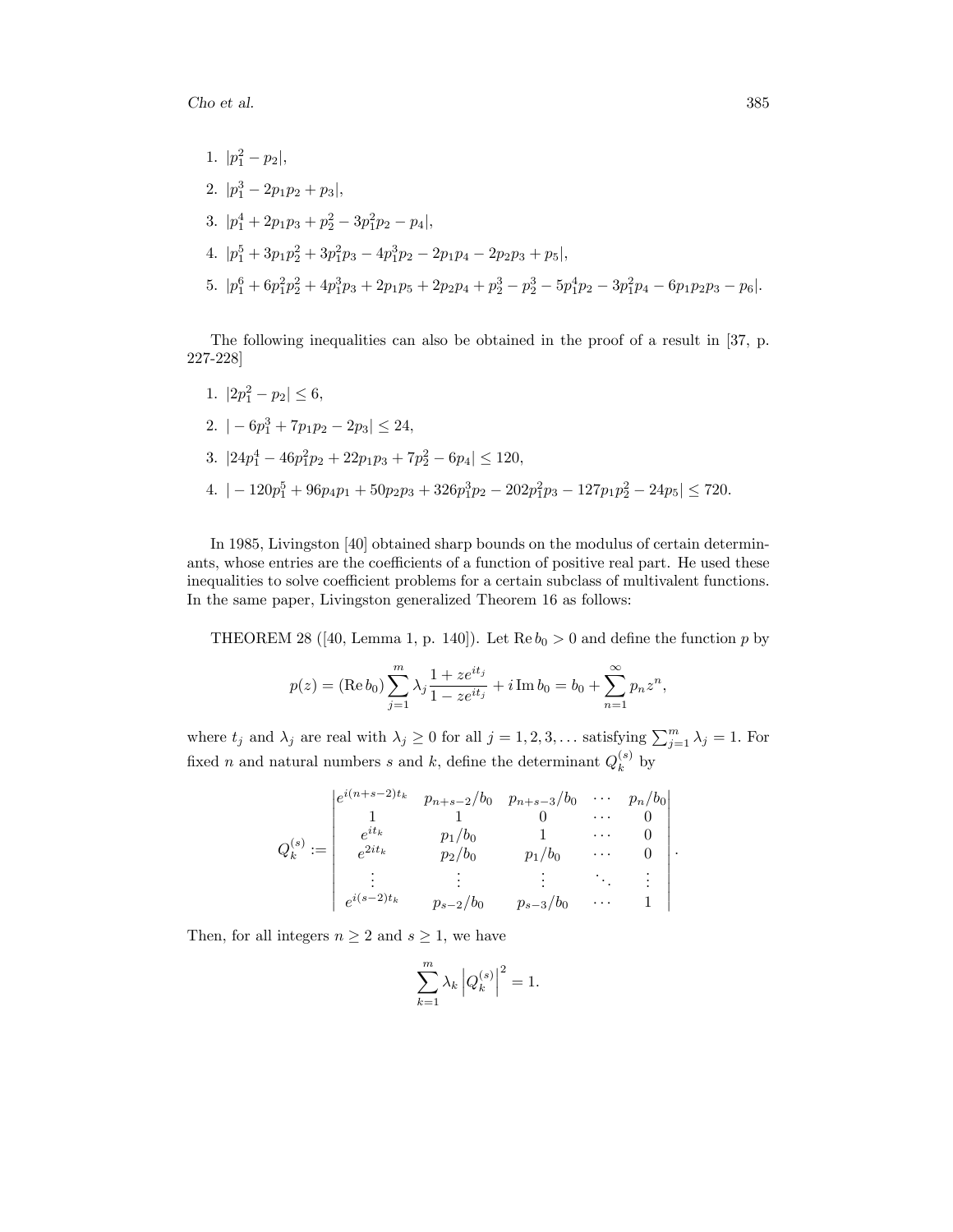:

By using the concept of the uniform limits on compact subsets of the unit disk  $\mathbb{D}$ , for function  $p(z) = b_0 + \sum_{k=1}^{\infty} p_k z^k$  with positive real part and Re  $b_0 > 0$ , and Theorem 28, Livingston established the following.

THEOREM 29 ([40, Corollary 1, p. 142]). Let  $p(z) = b_0 + \sum_{k=1}^{\infty} p_n z^n$  satisfies  $\text{Re } p(z) > 0$  ( $z \in \mathbb{D}$ ) and  $\text{Re } b_0 > 0$ . For all natural number s, define the determinant  $A_k^{(s)}$  $\kappa^{(s)}$  by

$$
A_k^{(s)} := \begin{vmatrix} p_{n+s}/b_0 & p_{n+s-1}/b_0 & p_{n+s-2}/b_0 & \cdots & p_n/b_0 \\ p_1/b_0 & 1 & 0 & \cdots & 0 \\ p_2/b_0 & p_1/b_0 & 1 & \cdots & 0 \\ \vdots & \vdots & \vdots & \ddots & \vdots \\ p_s/b_0 & p_{s-1}/b_0 & p_{s-2}/b_0 & \cdots & 1 \end{vmatrix}
$$

Then for all integers  $n \geq 1$  and  $s \geq 1$ ,

$$
\left|A_k^{(s)}\right| \le 2\left|\frac{\operatorname{Re} b_0}{b_0}\right| \le 2.
$$

Equality is attained for the function  $\hat{p}_0$ .

THEOREM 30 ([40, Theorem 1, p. 143, Livingston]). Let  $p(z) = b_0 + \sum_{k=1}^{\infty} p_k z^n$ satisfies  $\text{Re } p(z) > 0$   $(z \in \mathbb{D})$  and  $\text{Re } b_0 > 0$ . Let  $1/p(z) = \sum_{k=0}^{\infty} q_k z^n$ . Then for all integers  $m\geq 1,$   $t\geq 0$  and  $n\geq m$ 

$$
\left|\sum_{k=t}^{m} q_{k-t} p_{n-k}\right| \leq 2 \left|\frac{\operatorname{Re}b_0}{b_0}\right| \leq 2.
$$

Earlier in 1956, Nehari and Netanyahu [48] proved the following results:

THEOREM 31 ([48, Lemma I, p. 17]). Let  $p(z) = 1 + \sum_{k=1}^{\infty} p_k z^k$  and  $q(z) =$  $1+\sum_{k=1}^{\infty} q_k z^k$  be functions in the class P. Then the function  $r(z) = 1+\sum_{k=1}^{\infty} (p_k q_k/2) z^k$ is also a member of  $P$ .

THEOREM 32 ([48, Lemma II, p. 17]). Let  $p(z) = 1 + \sum_{k=1}^{\infty} p_k z^k = 1 + G(z)$  and  $h(z) = 1 + \sum_{k=1}^{\infty} \beta_k z^k$  be functions in the class  $\mathcal{P}$ . If  $A'_n s$  are defined by

$$
\sum_{k=1}^{\infty} (-1)^{k+1} \gamma_{k-1} G^{k}(z) = \sum_{k=1}^{\infty} A_{k} z^{k},
$$

where

$$
\gamma_k = \frac{1}{2^k} \left( 1 + \frac{1}{2} \sum_{m=1}^k \binom{k}{m} \beta_m \right) \text{ with } \gamma_0 = 1,
$$

then  $|A_n| \leq 2$ .

By using Theorems 31 and 32, Nehari and Netanyahu [48, Theorem I, p. 16] obtained the sharp bound of the initial coefficients of meromorphic starlike functions.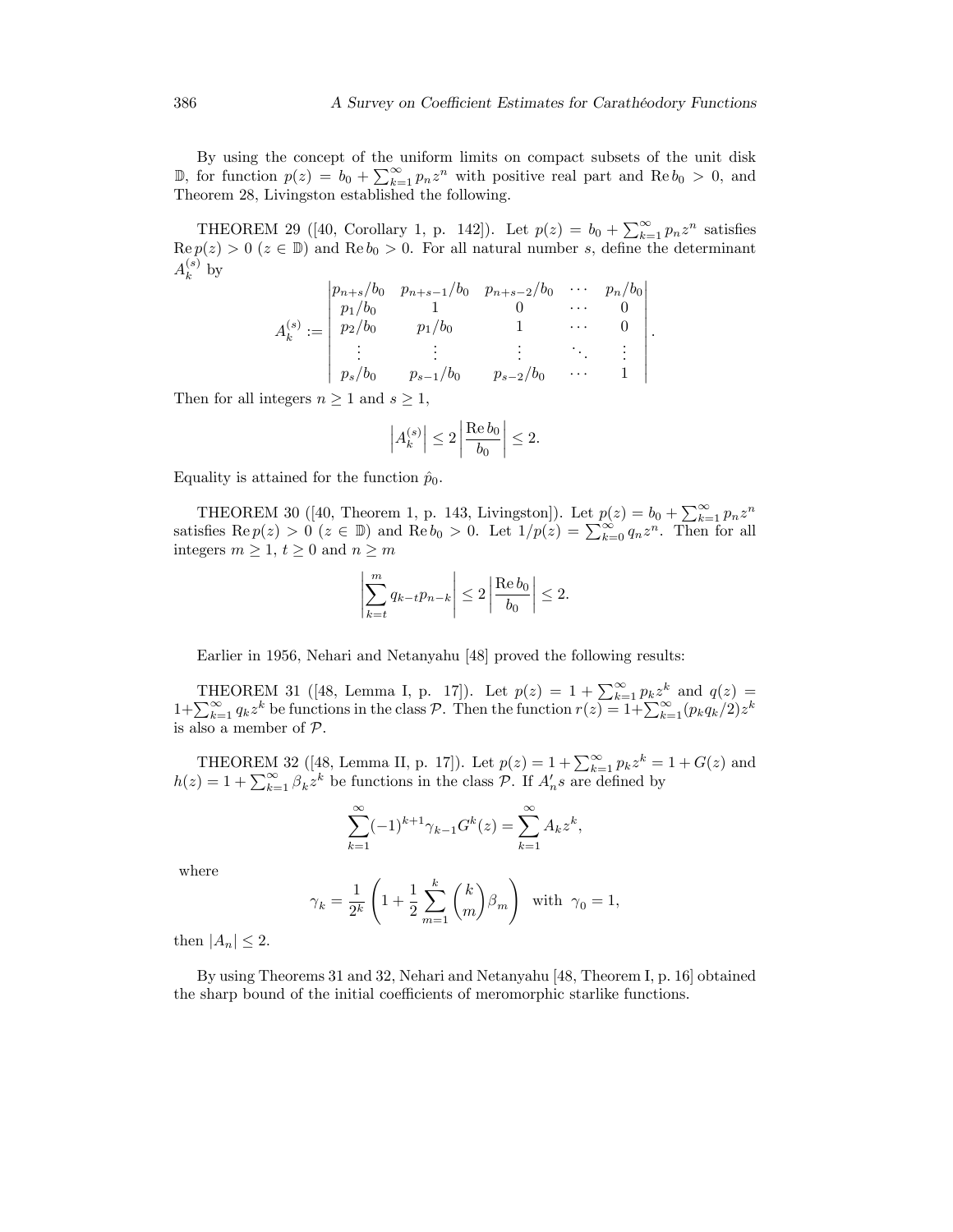#### 3.1 Successive Coefficients

This subsection is devoted to recollecting the results on the successive coefficients related to the Carathéodory functions.

There are several transformations which preserve the class  $P$ , see [33] and Theorem 2. In particular, if  $p \in \mathcal{P}$ , then the function q defined by the transformation

$$
q(z) = \frac{1 - z^2}{z} - \frac{(1 - z)^2}{z}p(z)
$$

satisfies Re $q(z) > 0$  ( $z \in \mathbb{D}$ ). Using this fact, Robertson [59], in 1981, proved the following estimate on the successive coefficients difference of functions with positive real part.

THEOREM 33 ([59, Theorem 10, p. 341]). Let  $p \in \mathcal{P}$ . Then, for  $n \geq 3$ ,

$$
|p_{n+1} - p_n| \le (2n+1)|2 - p_1|
$$

and

$$
| |p_{n+1}| - |p_n| | \le (2n+1)|2 - p_1|.
$$

The factor  $2n + 1$  cannot be replaced by a smaller one. Equality occurs in case of the function  $p$  defined by

$$
p(z) = \frac{1 - z^2}{1 - 2z \cos \phi + z^2}.
$$

By using this result, Robertson also derived the sharp estimate on the difference of successive coefficients for the starlike and convex functions. Goodman  $[17,$  Problem 35, p. 104], raised a question about the sharp bound on  $|p_{n+1} - p_n|$  for fixed  $p_1$ . A partial answer to this question may be obtained from Theorem 17 by setting  $b_0 = 1, p_1 = 1$ and  $s = n - 1$ . This gives  $|p_{n+1} - p_n| \leq 2$ . If we set  $b_0 = 1, p_1 = 2$  and  $s = n - 1$ , then  $|p_{n+1} - 2p_n| \leq 2.$ 

For functions  $f(z) = 1 + 2\sum_{k=1}^{\infty} a_k z^k$  and  $g(z) = 1 + 2\sum_{k=1}^{\infty} b_k z^k \in \mathcal{P}$ , consider the weighted Hadamard product defined by

$$
(f * g)(z) = 1 + 2 \sum_{k=1}^{\infty} a_k b_k z^k.
$$

Komatu [32, Theorem 1, p. 141], in 1958, proved that if  $f, g \in \mathcal{P}$ , then  $f * g \in \mathcal{P}$ . Using this result, Brown [11], in 2010, proved several results related to the power of successive coefficients of functions with the positive real part.

THEOREM 34 ([11, Theorem 2.1, p. 2492]). Let  $p \in \mathcal{P}$ . Then for  $m, n \in \mathbb{N}$  and  $\nu \in \mathbb{R},$ 

$$
\left|e^{i\nu}p_{n+m} - p_n\right| \le 2\sqrt{2 - \text{Re}(e^{i\nu}p_m)}.
$$

The result is sharp.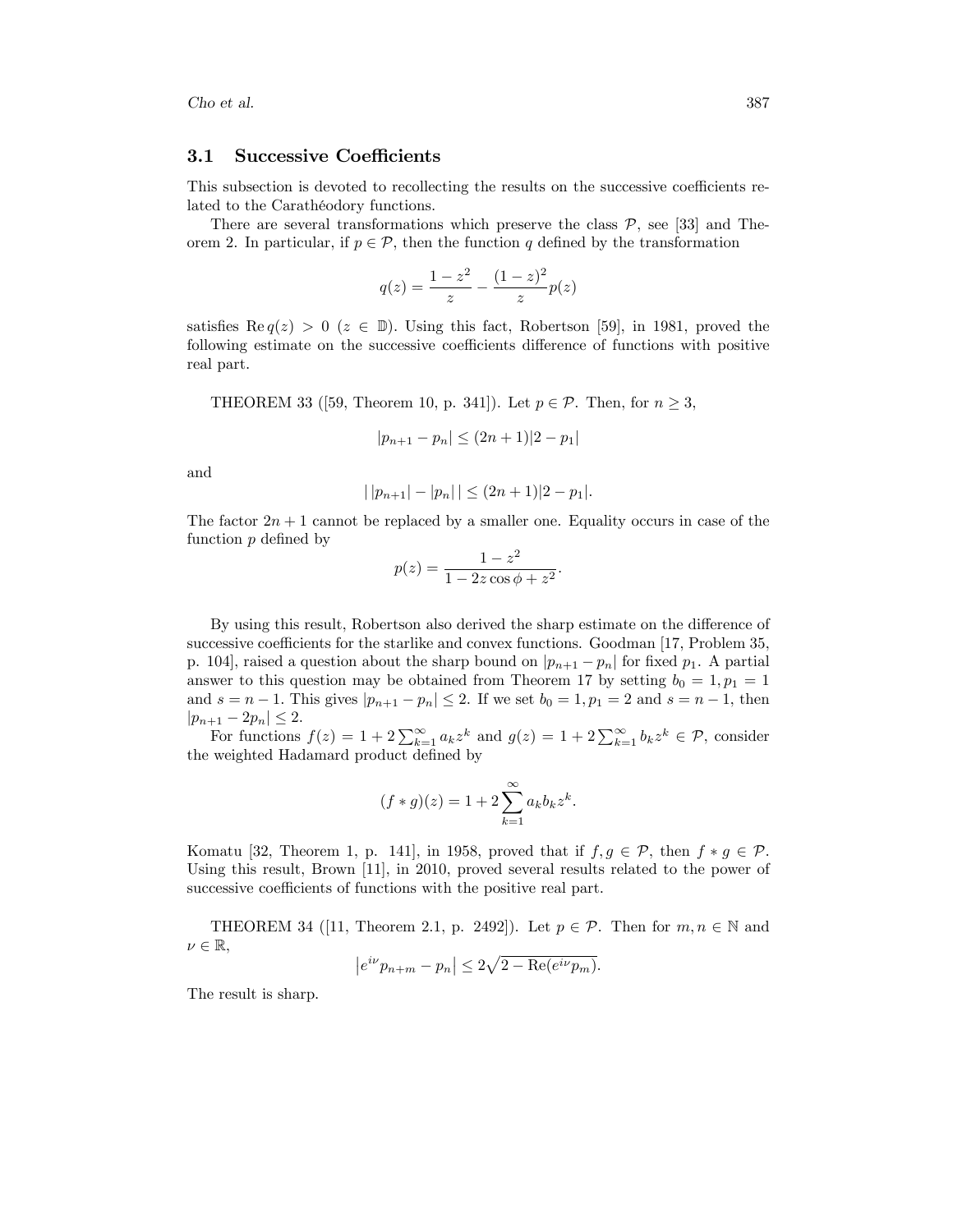Recently, in 2016, Efraimidis [16] also provided an alternate and easy proof of Theorem 34. Setting  $m = 1$  and  $\nu = 0$  in Theorem 34, we get the following result:

THEOREM 35 ([11, Corollary 2.2, p. 2493]). Let  $p \in \mathcal{P}$  and  $n \in \mathbb{N}$ . Then

$$
|p_{n+1} - p_n| \le 2\sqrt{2 - \text{Re}(p_1)}.
$$

The result is sharp. Equality holds for the function  $p(z) = (1 + e^{i\alpha}z)/(1 - e^{i\alpha}z)$ , where  $\alpha = \arccos(b/2)$  and Re  $p_1 = 2b$ .

Theorem 34 can also be generalized to the powers of successive coefficients as follows:

THEOREM 36 ([11, Theorem 2.3, p. 2493]). Let  $p \in \mathcal{P}$  and  $\nu \in \mathbb{R}$ . Then, for  $m, n, N \in \mathbb{N}$ ,

$$
\left| e^{i\nu} p_{n+m}^N - p_n^N \right| \le 2^N \sqrt{2^N - 2^{1-N} \operatorname{Re}(e^{i\nu} p_m^N)}.
$$

The result is sharp.

THEOREM 37 ([11, Theorem 4.1, p. 2497]). Let  $p \in \mathcal{P}$ . Then, for  $n \geq 3$ ,

$$
|(p_{n+1}-p_n)-(p_{n-1}-p_{n-2})| \leq 2\sqrt{(\text{Re}(2-p_1))(\text{Re}(2-p_2))}.
$$

The result is sharp.

Using the fact that the functions in the class  $\mathcal P$  retain their properties under certain transformations, Lecko [33], in 2000, proved the following result:

THEOREM 38 ([33, Theorem 2.1, p. 62]). For fixed  $\alpha \in [0,1)$  and  $\zeta \in \overline{\mathbb{D}}$ , let  $p \in \mathcal{P}(\alpha)$ . Then, for  $n \geq 2$ ,

1. 
$$
|\zeta p_2 - (1 + |\zeta|^2)p_1 + 2(1 - \alpha)\overline{\zeta}| \le 2 [(1 + |\zeta|^2)(1 - \alpha) - \text{Re}(\zeta p_1)],
$$

2.  $|\zeta p_{n+1} - (1 + |\zeta|^2)p_n + \bar{\zeta}p_{n-1}| \leq 2 [(1 + |\zeta|^2)(1 - \alpha) - \text{Re}(\zeta p_1)],$ 

3. 
$$
|(||\zeta|p_{n+1}-p_n|)-|\zeta|(||\zeta|p_n-p_{n-1}|)| \leq 2\left[(1+|\zeta|^2)(1-\alpha)-|\zeta|\operatorname{Re}(p_1)\right].
$$

The results are sharp and the function defined by

$$
p(z) = \frac{1 + (1 - 2\alpha)z}{1 - z}
$$

acts as an extremal function for all the cases above.

Setting  $\alpha = 0$  in the above theorem, we have the following corollary:

THEOREM 39 ([33, Corollary 2.2, p. 63]). For  $\zeta \in \overline{\mathbb{D}}$ , let  $p \in \mathcal{P}$ . Then, for  $n \geq 2$ , 1.  $|\zeta p_2 - (1 + |\zeta|^2)p_1 + 2\bar{\zeta}| \leq 2 [(1 + |\zeta|^2) - \text{Re}(\zeta p_1)],$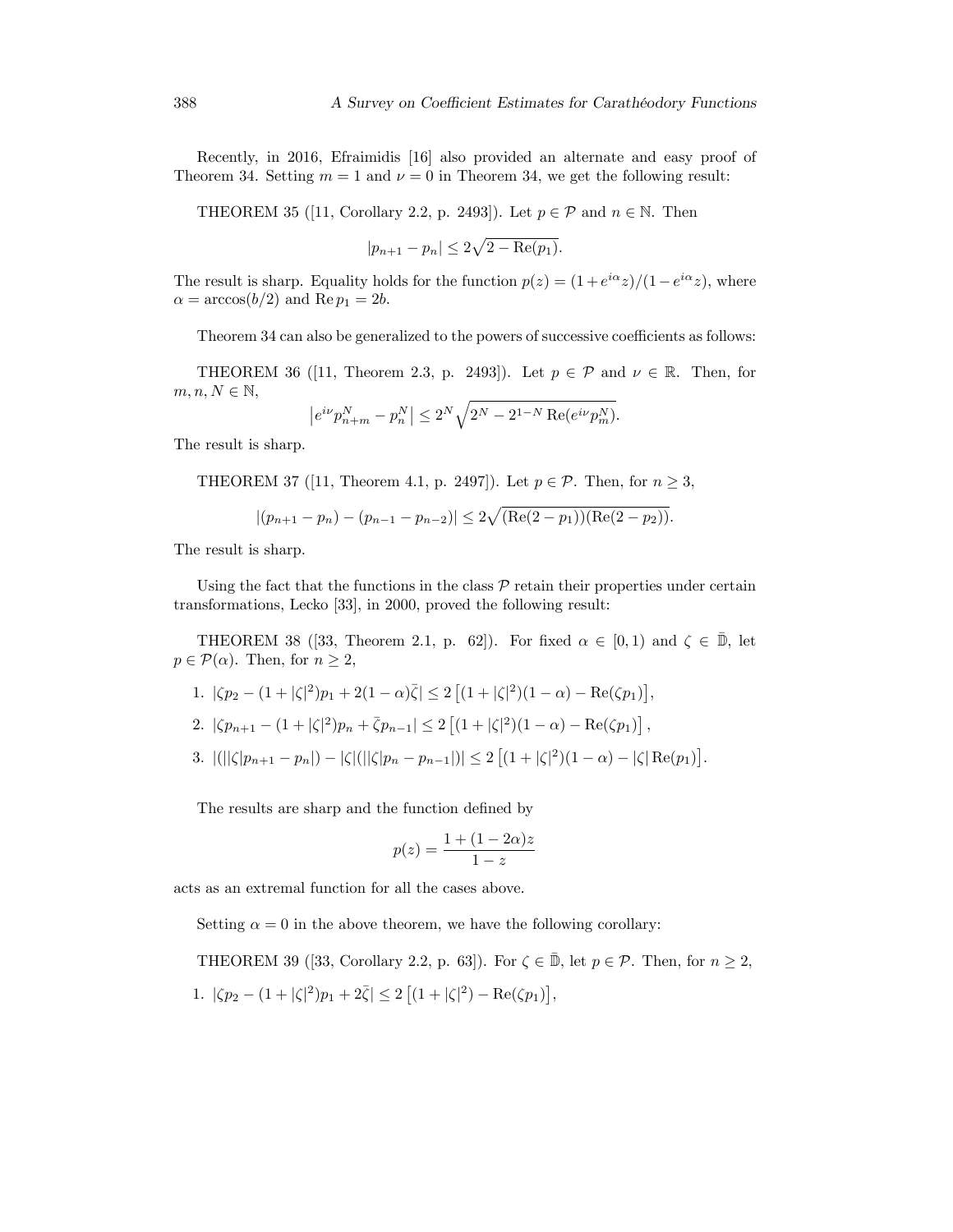2. 
$$
|\zeta p_{n+1} - (1 + |\zeta|^2)p_n + \bar{\zeta}p_{n-1}| \le 2 [1 + |\zeta|^2 - \text{Re}(\zeta p_1)],
$$
  
3.  $|||\zeta|p_{n+1} - p_n| - |\zeta|||\zeta|p_n - p_{n-1}|| \le 2 [(1 + |\zeta|^2) - |\zeta| \text{Re}(p_1)].$ 

The results are sharp and the extremal function is  $\hat{p}_0$ .

It should be noted that many useful results can be derived from Theorem 39 by assigning suitable values to  $\zeta$ . The inequality (1) of Theorem 39 gives the following specific results:

1. if 
$$
\zeta = 1
$$
, then  $|p_2 - 2p_1 + 2| \le 2(2 - \text{Re}(p_1)),$   
\n2. if  $\zeta = -1$ , then  $|p_2 + 2p_1 + 2| \le 2(2 + \text{Re}(p_1)),$   
\n3. if  $\zeta = i$ , then  $|p_2 + 2ip_1 - 2| \le 2(2 + \text{Im}(p_1)),$   
\n4. if  $\zeta = -i$ , then  $|p_2 - 2ip_1 - 2| \le 2(2 - \text{Im}(p_1)).$ 

The inequality (2) of Theorem 39 gives the following results:

- 1. if  $\zeta = 1$ , then  $|p_{n+1} 2p_n + p_{n-1}| \leq 2(2 \text{Re}(p_1)),$
- 2. if  $\zeta = -1$ , then  $|p_{n+1} + 2p_n + p_{n-1}| \leq 2(2 + \text{Re}(p_1)),$
- 3. if  $\zeta = i$ , then  $|p_{n+1} + 2ip_n p_{n-1}| \leq 2(2 + \text{Im}(p_1)),$
- 4. if  $\zeta = -i$ , then  $|p_{n+1} 2ip_n p_{n-1}| \leq 2(2 \text{Im}(p_1)),$
- 5. if  $\zeta = 1/n$   $(n = 2, 3, 4, \ldots)$ , then

$$
\left| p_{n+1} - \left( n + \frac{1}{n} \right) p_n + p_{n-1} \right| \le 2 \left( n + \frac{1}{n} - \text{Re}(p_1) \right),
$$

6. if  $\zeta = 1 - 1/n$   $(n = 2, 3, 4, \ldots)$ , then

$$
\left| p_{n+1} - \left( \frac{n}{n-1} + \frac{n-1}{n} \right) p_n + p_{n-1} \right| \le 2 \left( \frac{n}{n-1} + \frac{n-1}{n} - \text{Re}(p_1) \right).
$$

Setting  $|\zeta| = 1$  in the third inequality of the above theorem, we have

$$
||p_{n+1} - p_n| - |p_n - p_{n-1}|| \le 2(2 - \text{Re}(p_1)).
$$

Lecko [33], further proved the following:

THEOREM 40 ([33, Theorem 2.7, p. 64]). For fixed  $\alpha \in [0,1)$  and  $\zeta \in \overline{\mathbb{D}}$ , let  $p \in \mathcal{P}(\alpha)$ . Then, for  $n \geq 2$ ,

$$
|\zeta p_{n+1} - p_n| \le \begin{cases} 2\frac{1-|\zeta|^n}{1-|\zeta|} [(1-\alpha)(1+|\zeta|^2) - \text{Re}(\zeta p_1)] + |2(1-\alpha) - \zeta p_1||\zeta|^n, & |\zeta| < 1; \\ (2n+1)|2(1-\alpha) - \zeta p_1|, & |\zeta| = 1. \end{cases}
$$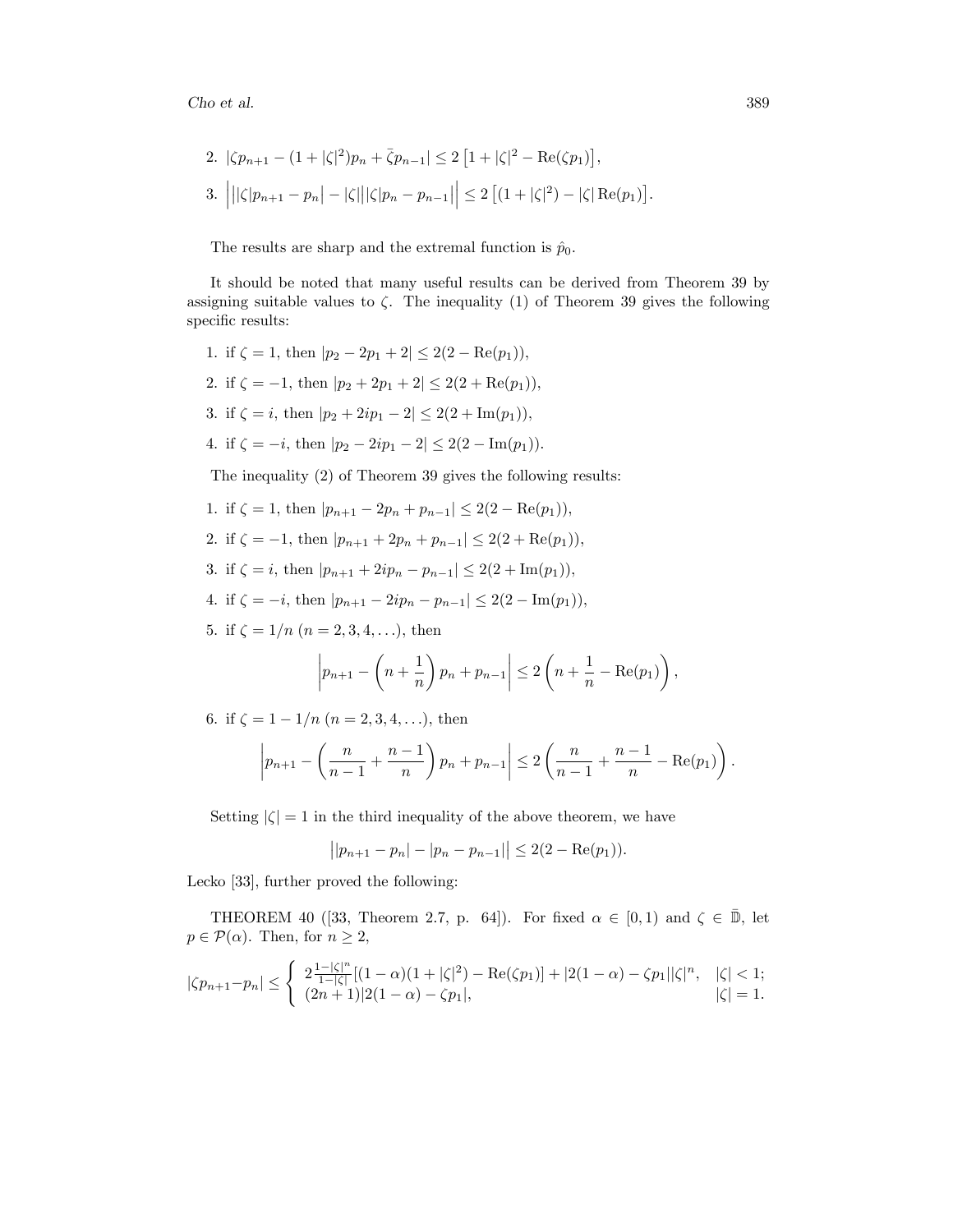and

$$
||\zeta p_{n+1}|-|p_n|| \leq \begin{cases} 2\frac{1-|\zeta|^n}{1-|\zeta|}[(1-\alpha)(1+|\zeta|^2)-\text{Re}(\zeta)|p_1|] + |2(1-\alpha)-\zeta|p_1|||\zeta|^n, & |\zeta| < 1; \\ (2n+1)|2(1-\alpha)-\zeta|p_1||, & |\zeta|=1. \end{cases}
$$

The estimates are sharp for each  $\zeta \in [0, 1]$ . When  $\zeta \in [0, 1)$ , the function

$$
p(z) = \frac{1 + (1 - 2\alpha)z}{1 - z}
$$

acts as an extremal function, whereas if  $\zeta = 1$ , then equality holds in case of the function

$$
p(z)=\frac{1-2(\alpha\cos\theta)z-(1-2\alpha)z^2}{1-2(\cos\theta)z+z^2}=1+2(1-\alpha)\sum_{n=2}^{\infty}(\cos n\theta)z^n,
$$

for sufficiently small  $\theta \in [0, 2\pi)$ .

#### 3.2 Tools for Bounds on Fourth and Fifth Coefficients

In this subsection, some results which could be useful in finding the sharp bounds of the fourth and fifth coefficients of normalized analytic functions belonging to certain subclasses of univalent functions are discussed.

Let f and q be analytic functions in the unit disk  $\mathbb{D}$ . Leverenz [36] gave a new derivation of the positive semi-definite Hermitian form equivalent to  $|g(z)| \leq |f(z)|$ ,  $z \in$ D and used it to investigate the Hermitian forms for some subclasses of univalent functions. As a corollary to this main result, he established the following:

THEOREM 41 ([36, Theorem 4(b), p. 678]). A function  $p \in \mathcal{P}$  if and only if

$$
\sum_{j=0}^{\infty} \left\{ \left| 2z_j + \sum_{k=1}^{\infty} p_k z_{k+j} \right|^2 - \left| \sum_{k=1}^{\infty} p_{k+1} z_{k+j} \right|^2 \right\} \ge 0
$$

for every sequence  $\{z_k\}_{k=1}^{\infty}$  of complex numbers that satisfies  $\lim_{k\to\infty} |z_k|^{1/k} < 1$ .

Further, he derived the sharp coefficient estimates for these subclasses. He also gave the specific functions required to make the Hermitian forms equal to zero.

By using Theorem 41, Ali and Singh [5], in 1996, proved the following result:

THEOREM 42 ([5, Lemma 3, p. 199]). Let  $p \in \mathcal{P}$ . Then

$$
|p_4 - (p_1p_3 + ap_2^2) + ap_1^2p_2| \le \begin{cases} 2, & 0 < a \le 1; \\ 2(2a - 1), & a \ge 1. \end{cases}
$$

Equality attained in the first case when  $p(z) = (1 + \epsilon z^4)/(1 - \epsilon z^4)$ ,  $|\epsilon| = 1$ . In the second case, equality is attained when p is any one of the following  $p(z) = (1 + \epsilon z)/(1 - \epsilon z)$  or  $p(z) = (1 + \epsilon z^2)/(1 - \epsilon z^2), |\epsilon| = 1.$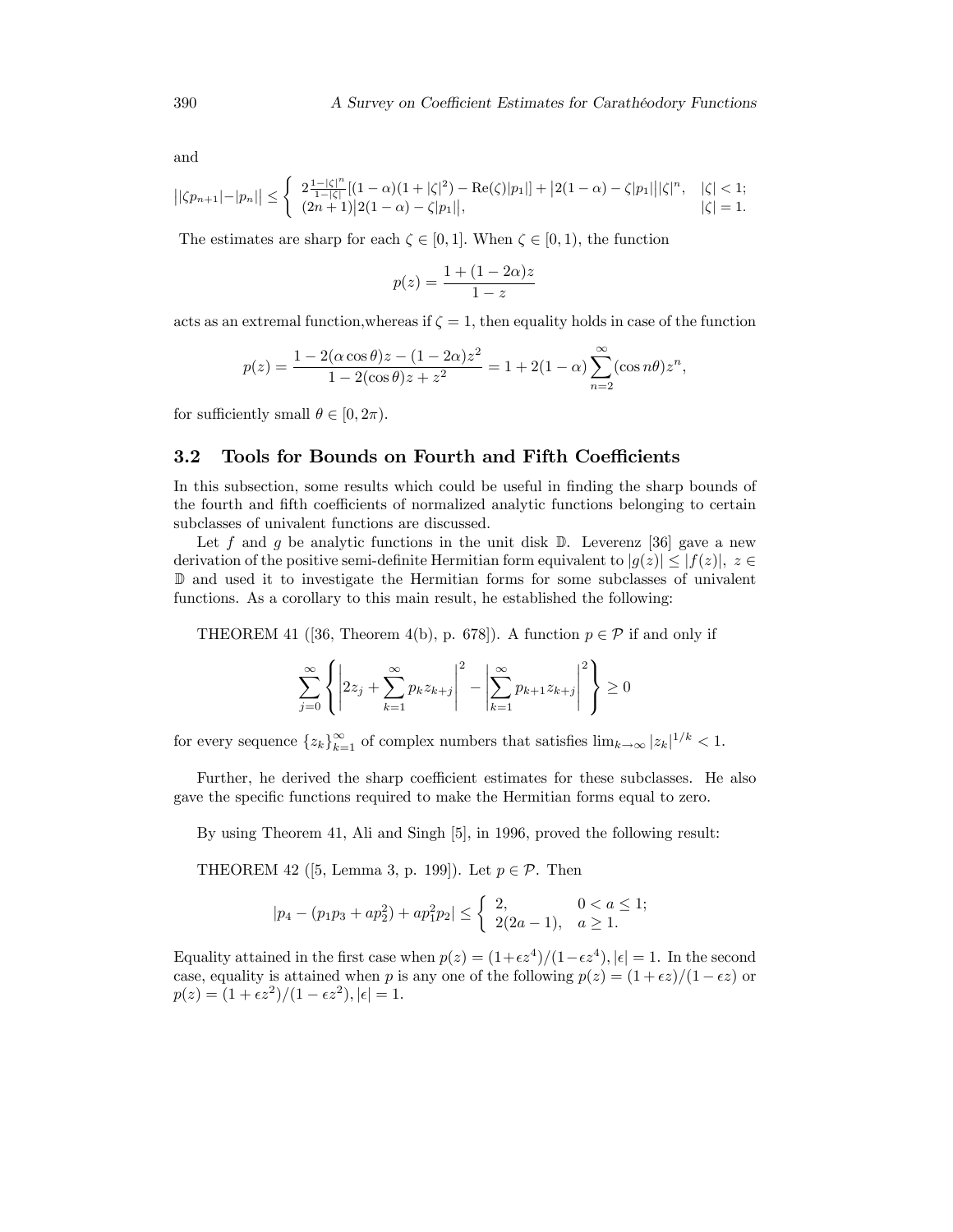By using Theorems 32, 4 and 42, Ali and Singh [5] obtained the sharp upper bound for the fourth and fifth coefficients for strongly starlike functions. However, minor corrections were reported and the correct version of the proof of these results were given by Lecko and Sim [34]. Earlier, in 1993, Ma and Minda [43] prove the following results related to the coefficients of the functions in the class  $P$ .

THEOREM 43 ([43, Lemma 1, p. 278]). Let  $p \in \mathcal{P}$ . Then the following holds:

- 1.  $|p_{2n} \frac{1}{2}p_n^2| \leq 2 \frac{1}{2}|p_n|^2$ ,
- 2.  $|\mu p_{2n} p_n^2 p_n^4| \le 8(\mu 2) \ (\mu \ge 4),$
- 3.  $|\mu p_{2n} p_n p_n^3| \le 4(\mu 2) \ (\mu \ge 6).$

Theorem 41 is very useful in deducing the sharp upper bound on initial coefficients. In particular, to obtain the sharp bound of the fourth and fifth coefficients of certain analytic functions, Ali [2] gave an alternate proof of Theorem 43 proved by Ma and Minda [44, 43] by choosing a particular sequence  $\{z_k\}_{k=1}^{\infty}$  in Theorem 41, see [2, Lemma 2, p. 65]. In 2003, Ali [2] proved the following:

THEOREM 44 ([2, Lemma 3, p. 66]). Let  $p \in \mathcal{P}$  and  $0 \leq \beta \leq 1$  and  $\beta(2\beta - 1) \leq$  $\delta \leq \beta$ , then

$$
|p_3 - 2\beta p_1 p_2 + \delta p_1^3| \le 2.
$$

Further, if  $\delta = \beta$ , then by Theorem 44, we have

THEOREM 45 ([2, Corollary 1, p. 67]). Let  $p \in \mathcal{P}$  and  $0 \leq \beta \leq 1$ . Then

$$
|p_3 - 2\beta p_1 p_2 + \beta p_1^3| \le 2.
$$

When  $\beta = 0$ , equality holds if and only if

$$
p(z) = p_3(z) = \sum_{k=1}^3 \lambda_k \frac{1 + \epsilon e^{(-2\pi i k)z/3}}{1 - \epsilon e^{(-2\pi i k)z/3}} \ \ (|\epsilon| = 1),
$$

where  $\lambda_k > 0$  with  $\lambda_1 + \lambda_2 + \lambda_3 = 1$ . If  $\beta = 1$ , equality holds if and only if p is the reciprocal of  $p_3$ . If  $0 < \beta < 1$ , equality holds if and only if  $p(z) = (1 + \epsilon z)/(1 - \epsilon z)$  or  $p(z) = (1 + \epsilon z^3)/(1 - \epsilon z^3)$  (| $\epsilon$ | = 1).

THEOREM 46 ([2, Corollary 1, p. 68]). Let  $p \in \mathcal{P}$ . Then

$$
|p_3 - (\mu + 1)p_1p_2 + \mu p_1^3| \le \begin{cases} 2, & 0 \le \mu \le 1; \\ 2|\mu - 1|, & \text{elsewere.} \end{cases}
$$

Ali [2] used Theorems 44 and 45 to determine the sharp bounds on the first four coefficients and the estimate on the Fekete-Szegö functional of the inverse for strongly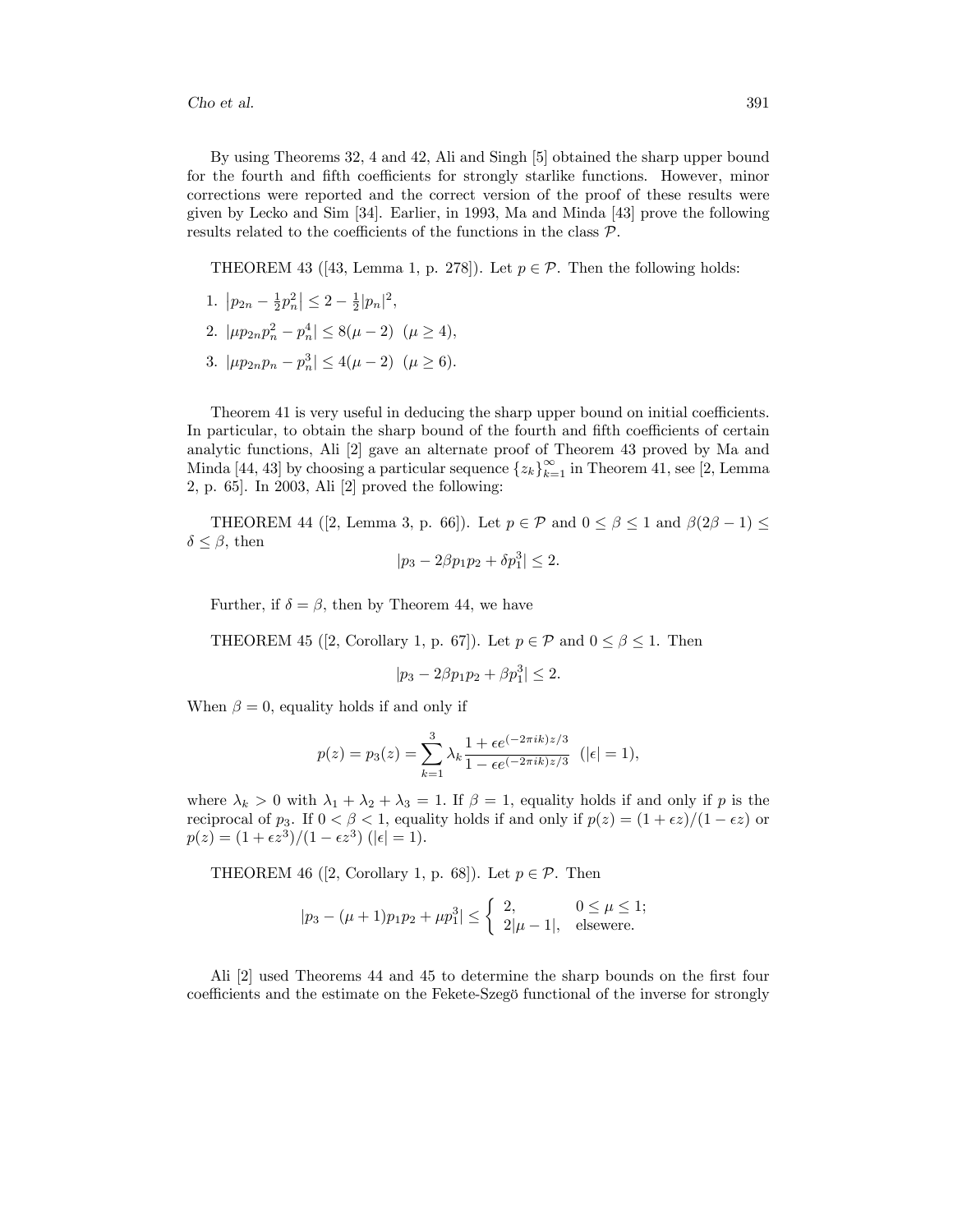starlike functions. In 2015, Ravichandran and Verma [55] proved the following results by using Theorem 41.

THEOREM 47 ([55, Lemma 2.1, p. 506]). Let  $\alpha, \beta, \gamma$  and a satisfy the inequalities  $0 < \alpha < 1, 0 < a < 1$  and

$$
8a(1-a)[(\alpha\beta - 2\gamma)^2 + (\alpha(a+\alpha) - \beta)^2] + \alpha(1-\alpha)(\beta - 2a\alpha)^2 \le 4a\alpha^2(1-\alpha)^2(1-a).
$$

If  $p \in \mathcal{P}$ , then

$$
|\gamma p_1^4 + ap_2^2 + 2\alpha p_1 p_3 - (3/2)\beta p_1^2 p_2 - p_4| \le 2.
$$

As an application of Theorem 47, Ravichandran and Verma [55] proved some conjectures related to the sharp bound on the fifth coefficient for certain subclasses of starlike functions. They also reproved the inequalities  $(iii)$ ,  $(iv)$  and  $(v)$  of Theorem 27 by using Theorem 41, see [55, Lemma 2.2, p. 507].

THEOREM 48 ([55, Lemma 2.3, p. 507]). Let  $p \in \mathcal{P}$ . Then for all  $n, m \in \mathbb{N}$ ,

$$
|\mu p_n p_m - p_{m+n}| \leq \begin{cases} 2, & 0 \leq \mu \leq 1; \\ 2|2\mu - 1|, & \text{elsewhere.} \end{cases}
$$

If  $0 < \mu < 1$ , then the inequality is sharp for the function  $p(z) = (1 + z^{m+n})/(1 - z^{m+n})$ . In the other cases, the inequality is sharp for the function  $\hat{p}_0$ .

THEOREM 49 ([55, Corollary 2.4, p. 508]). Let  $p \in \mathcal{P}$ . Then, for all  $n \in \mathbb{N}$  and  $\mu \leq 1$ ,

$$
|\mu p_n p_{2n} - p_n^3| \le 4(2 - \mu)
$$
, and  $|\mu p_n^2 p_{2n} - p_n^4| \le 8(2 - \mu)$ 

The inequality is sharp for the function  $\hat{p}_0$ .

For normalized analytic function  $f(z) = z + a_2 z^2 + a_3 z^3 + \cdots$ , Zaprawa [65], in 2017, mentioned a problem of finding the sharp estimate on the generalized form of the second Hankel determinant  $J_n = a_{n+1}a_{n+2} - a_na_{n+3}$ . In his paper, it was shown that for starlike functions,  $|J_2| \leq 2$ . He further conjectured that for starlike functions,  $|J_n| \leq 2$  for all natural numbers n. To prove the estimate on  $J_2$ , he proved that if  $p \in \mathcal{P}$ , then  $|p_1^5 + 2p_1^3p_2 - 4p_1^2p_3 + 3p_1p_2^2 - 6p_1p_4 + 4p_2p_3| \le 48$ , see [65, Theorem 2.2, p. 5].

Acknowledgment. The authors would like to express their gratitude to the referee for many valuable suggestions regarding a previous version of this manuscript. The first author was supported by the Basic Science Research Program through the National Research Foundation of Korea (NRF) funded by the Ministry of Education, Science and Technology (No. 2019R1IA3A01050861).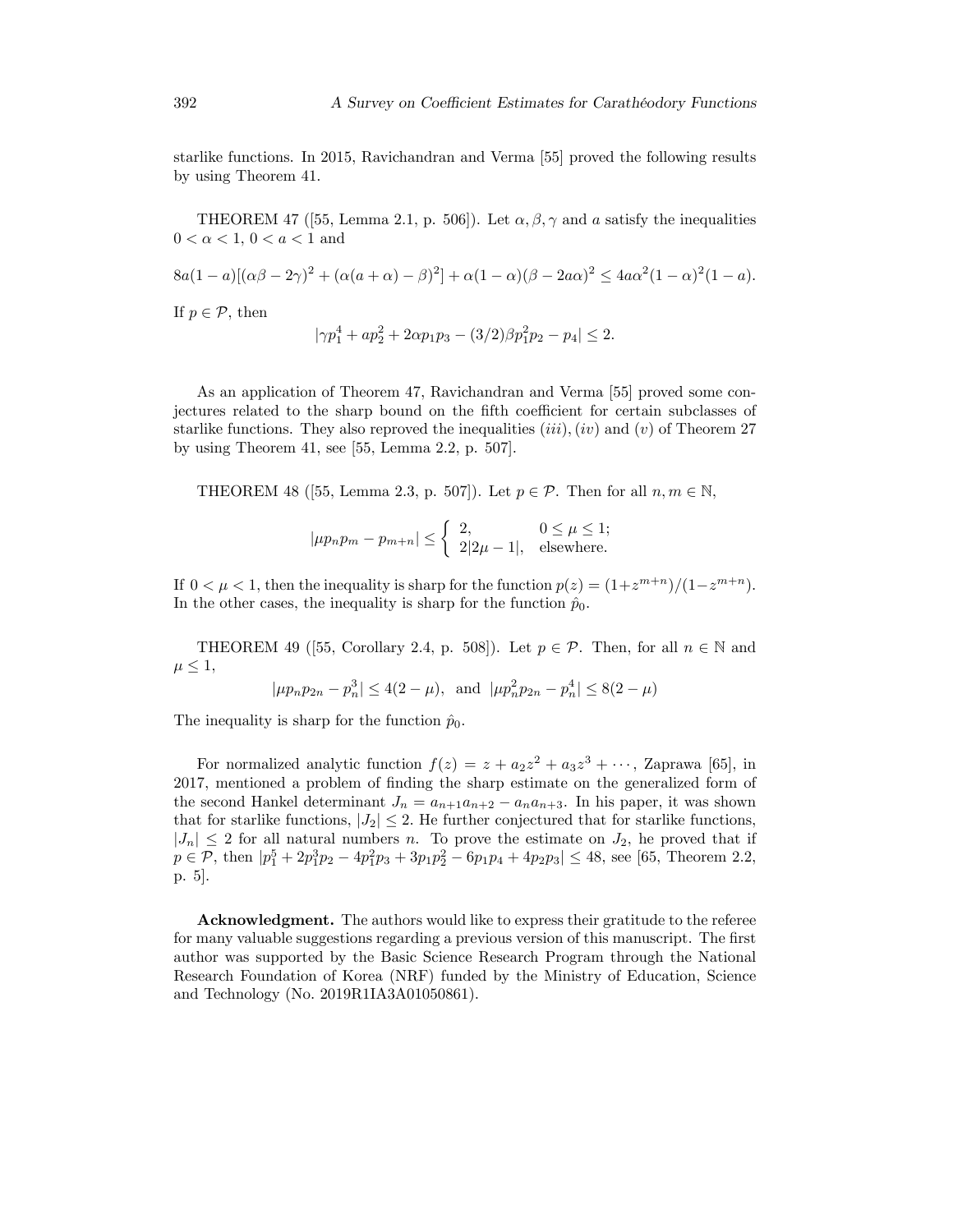## References

- [1] J. W. Alexander, Functions which map the interior of the unit circle upon simple regions, Ann. of Math.,  $17(1915)$ ,  $12-22$ .
- [2] R. M. Ali, Coefficients of the inverse of strongly starlike functions, Bull. Malays. Math. Sci. Soc., 26(2003), 63-71.
- [3] R. M. Ali, H. M. Mohd, S. K. Lee and V. Ravichandran, Radii of starlikeness, parabolic starlikeness and strong starlikeness for Janowski starlike functions with complex parameters, Tamsui Oxf. J. Inf. Math. Sci.,  $27(2011)$ ,  $253-267$ .
- [4] R. M. Ali, V. Ravichandran and N. Seenivasagan, Coefficient bounds for p-valent functions, Appl. Math. Comput.,  $187(2007)$ ,  $35-46$ .
- [5] R. M. Ali and V. Singh, On the fourth and fifth coefficients of strongly starlike functions, Results Math.,  $29(1996)$ ,  $197-202$ .
- [6] H. A. Al-Kharsani and R. A. Al-Khal, On a class of bounded univalent functions, Soochow J. Math., 31(2005), 487–496.
- [7] M. Arif, J. Dziok and M. Raza, On some variations of Janowski functions, Bull. Soc. Sci. Lett. Łódź Sér. Rech. Déform., 65(2015), 61–69.
- [8] S. D. Bernardi, New distortion theorems for functions of positive real part and applications to the partial sums of univalent convex functions, Proc. Amer. Math. Soc.,  $45(1974)$ ,  $113-118$ .
- [9] L. Bieberbach, Über die Koeffizienten derjenigen Potenzreihen, welche eine schlichte Abbildung des Einheitskreises vermitteln, S.-B. Preuss. Akad. Wiss., (1916), 940-955.
- [10] L. de Branges, A proof of the Bieberbach conjecture, Acta Math., 154(1985), 137-152.
- [11] J. E. Brown, Successive coefficients of functions with positive real part, Int. J. Math. Anal.,  $4(2010)$ ,  $2491-2499$ .
- [12] C. Carathéodory, Über den variabilitätsbereich der coeffizienten von potenzreihen, die gegebene werte nicht annehmen, Math. Ann.,  $64(1907)$ ,  $95-115$ .
- [13] C. Carathéodory, Über den variabilitätsbereich der fourier'schen konstanten von positiven harmonischen funktionen, Rend. Circ. Mat. Palermo, 32(1911), 193-217.
- [14] M. Dorff and J. Szynal, Higher order Schwarzian derivatives for convex univalent functions, Tr. Petrozavodsk. Gos. Univ. Ser. Mat.,  $15(2009)$ ,  $7-11$ .
- [15] P. L. Duren, Univalent Functions, Springer-Verlag, New York, 1983.
- [16] I. Efraimidis, A generalization of Livingston's coefficient inequalities for functions with positive real part, J. Math. Anal. Appl.,  $435(2016)$ ,  $369-379$ .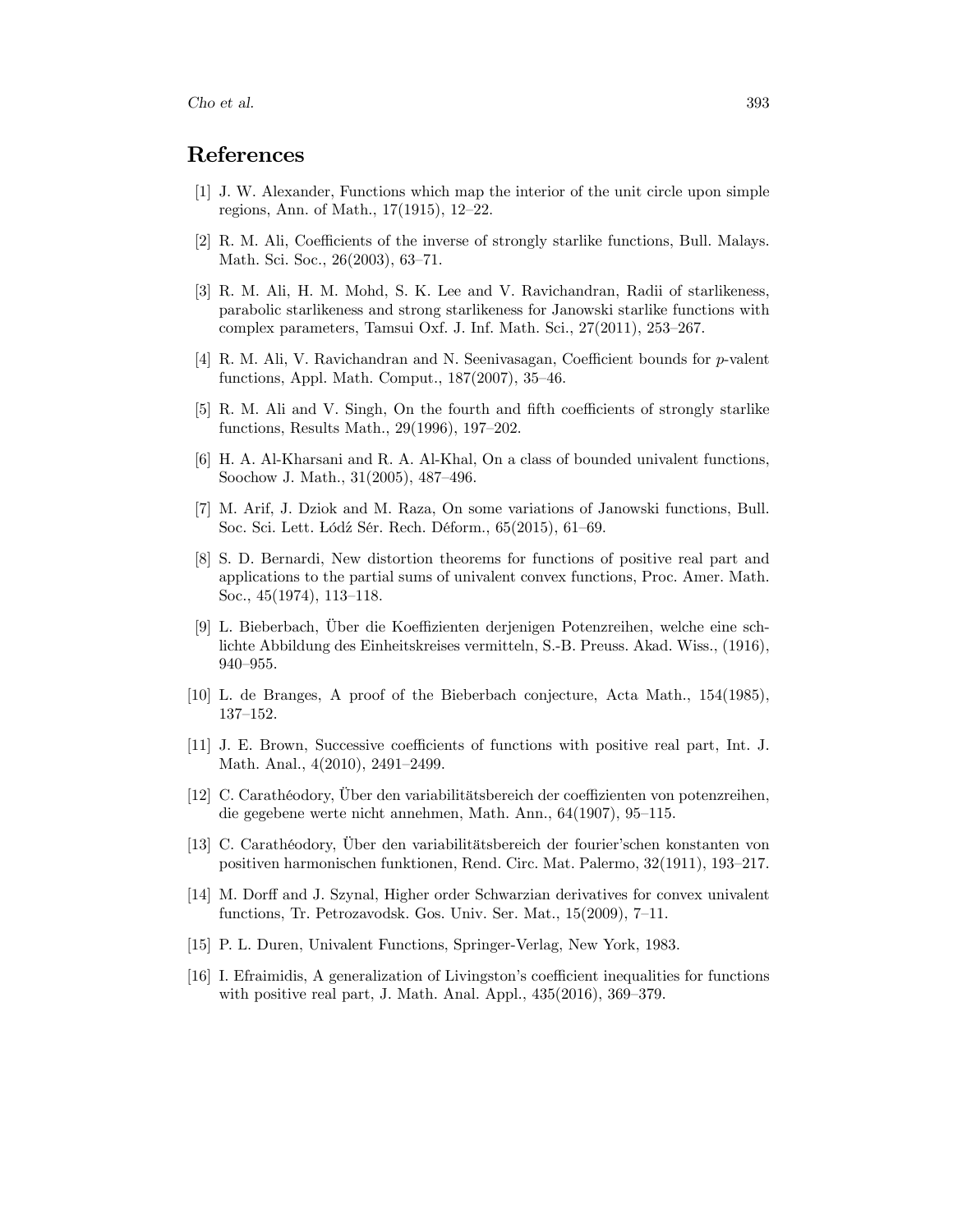- [17] A. W. Goodman, Univalent Functions. Vol. I, Mariner Publishing Co., Inc., Tampa, FL, 1983.
- [18] A. W. Goodman, Univalent Functions. Vol. II, Mariner Publishing Co., Inc., Tampa, FL, 1983.
- [19] I. Graham and G. Kohr, Geometric Function Theory in One and Higher Dimension, Monographs and Textbooks in Pure and Applied Mathematics, 255, Marcel Dekker, Inc., New York, 2003.
- [20] U. Grenander and G. Szegö, Toeplitz Forms and Their Applications, California Monographs in Mathematical Sciences, University of California Press, Berkeley, 1958.
- [21] T. Hayami and S. Owa, Hankel determinant for p-valently starlike and convex functions of order  $\alpha$ , Gen. Math., 17(2009), 29–44.
- [22] T. Hayami and S. Owa, Generalized Hankel determinant for certain classes, Int. J. Math. Anal., 4(2010), 2573–2585.
- [23] G. Herglotz, Über Potenzreihenm it positiven reellen teil in Einheitskreis, Ber. Ver. Ges. wiss. Leipzig.,  $63(1911)$ ,  $501-511$ .
- [24] F. Holland, The extreme points of a class of functions with positive real part, Math. Ann.,  $202(1973)$ , 85–87.
- [25] W. Janowski, Extremal problems for a family of functions with positive real part and for some related families, Ann. Polon. Math.,  $23(1970/1971)$ ,  $159-177$ .
- [26] W. Janowski, Some extremal problems for certain families of analytic functions. I, Ann. Polon. Math., 28(1973), 297–326.
- [27] O. P. Juneja and M. L. Mogra, A class of univalent functions, Bull. Sci. Math.,  $103(1979), 435-447.$
- [28] J. Kaczmarski, Some radius of convexity problems in certain family of functions with bounded distortion, Bull. Acad. Polon. Sci. Sér. Sci. Math. Astronom. Phys.,  $21(1973), 27-34.$
- [29] F. R. Keogh and E. P. Merkes, A coefficient inequality for certain classes of analytic functions, Proc. Amer. Math. Soc.,  $20(1969)$ , 8–12.
- [30] K. Kiepiela, M. Pietrzyk and J. Szynal, The sharp bound for some coefficient functional within the class of holomorphic bounded functions and its applications, Rocky Mountain J. Math.,  $31(2001)$ ,  $313-326$ .
- [31] W. Koepf, A uniqueness theorem for functions of positive real part, J. Math. Sci. 28 (1994), 78-90.
- [32] Y. Komatu, On convolution of power series, Kodai Math. Sem. Rep. 10 (1958), 141-144.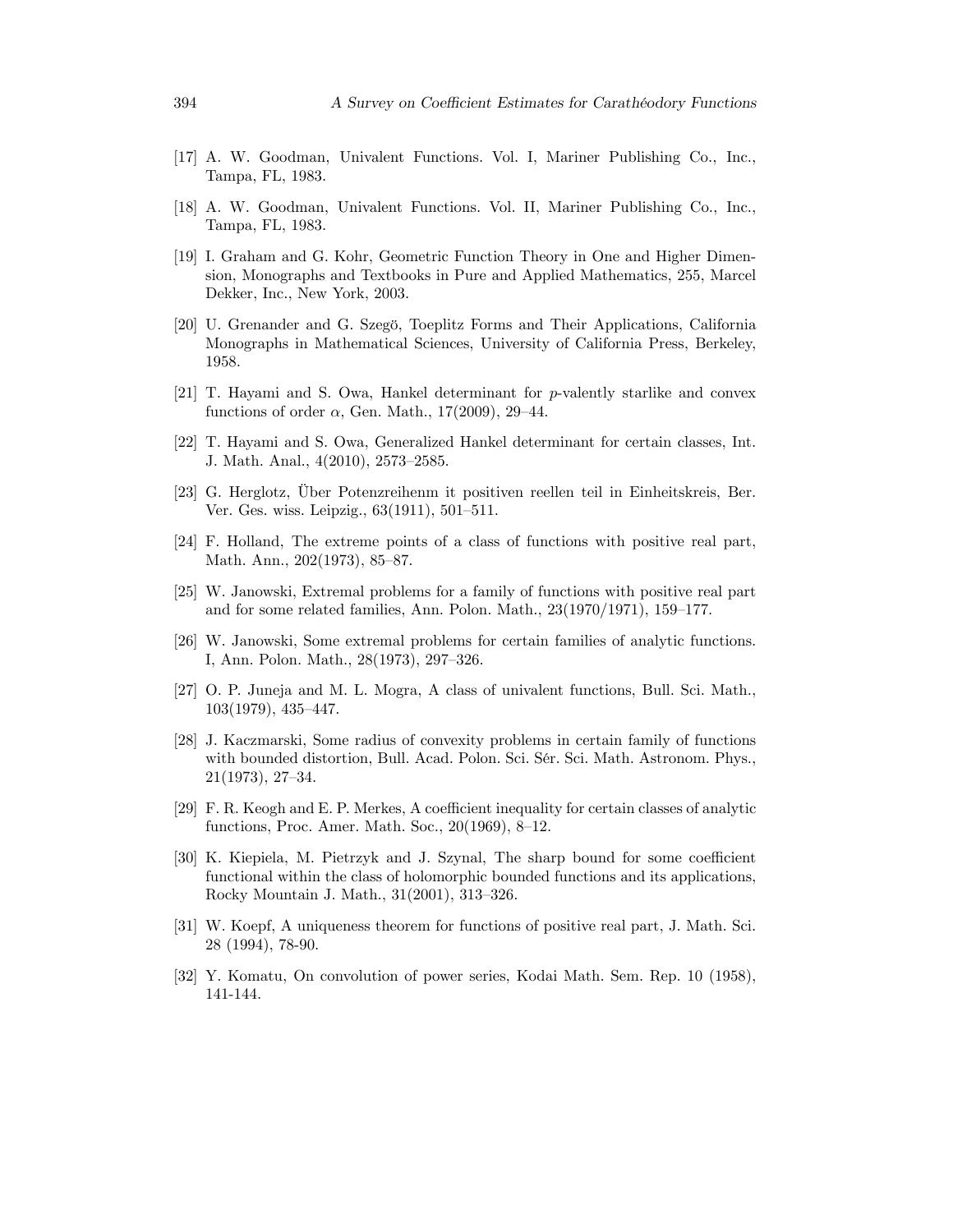- [33] A. Lecko, On coefficient inequalities in the Carathéodory class of functions, Ann. Polon. Math. 75 (2000), no. 1, 59–67.
- $[34]$  A. Lecko and Y. J. Sim, A note on the fourth coefficient of strongly starlike functions, Results Math. 71 (2017), no. 3-4, 1185–1189.
- [35] H. Leutwiler and G. Schober, Toeplitz forms and the Grunsky-Nehari inequalities, Michigan Math. J. 20 (1973), 129-135.
- [36] C. R. Leverenz, Hermitian forms in function theory, Trans. Amer. Math. Soc. 286  $(1984)$ , no. 2, 675–688.
- [37] R. J. Libera and E. J. Zlotkiewicz, Early coefficients of the inverse of a regular convex function, Proc. Amer. Math. Soc. 85 (1982), no. 2, 225–230.
- [38] M. S. Liu, F. Wu and Y. Yang, Sharp inequalities of homogeneous expansions for quasi-convex mappings of type B and almost starlike mappings of order  $\alpha$ , Bull. Malays. Math. Sci. Soc. DOI: 10.1007/s40840-017-0472-1, arXiv:1511.06949.
- [39] T. Liu and Q. Xu, Fekete and Szegö inequality for a subclass of starlike mappings of order  $\alpha$  on the bounded starlike circular domain in  $C<sup>n</sup>$ , Acta Math. Sci. Ser. B Engl. Ed. 37 (2017), no. 3, 722-731.
- [40] A. E. Livingston, A coefficient inequality for functions of positive real part with an application to multivalent functions, Pacific J. Math.  $120$  (1985), no. 1, 139–151.
- [41] A. E. Livingston, The coefficients of multivalent close-to-convex functions, Proc. Amer. Math. Soc. 21 (1969), 545–552.
- [42] T. H. MacGregor, The radius of univalence of certain analytic functions, Proc. Amer. Math. Soc. 14 (1963), 514–520.
- [43] W. C. Ma and D. Minda, Uniformly convex functions. II, Ann. Polon. Math. 58  $(1993)$ , no. 3, 275–285.
- [44] W. C. Ma and D. Minda, A unified treatment of some special classes of univalent functions, in Proceedings of the Conference on Complex Analysis (Tianjin, 1992), 157–169, Conf. Proc. Lecture Notes Anal., I Int. Press, Cambridge, MA.
- [45] W. C. Ma and S. Owa, Strongly starlike functions, Panamer. Math. J. 3 (1993), no. 2, 49–60.
- [46] A. K. Mishra and P. Gochhayat, A coefficient inequality for a subclass of the Carathéodory functions defined using conical domains, Comput. Math. Appl. 61  $(2011)$ , no. 9, 2816–2820.
- [47] Z. Nehari, Some inequalities in the theory of functions, Trans. Amer. Math. Soc. 75 (1953), 256–286.
- [48] Z. Nehari and E. Netanyahu, On the coefficients of meromorphic schlicht functions, Proc. Amer. Math. Soc. 8 (1957), 15?3.